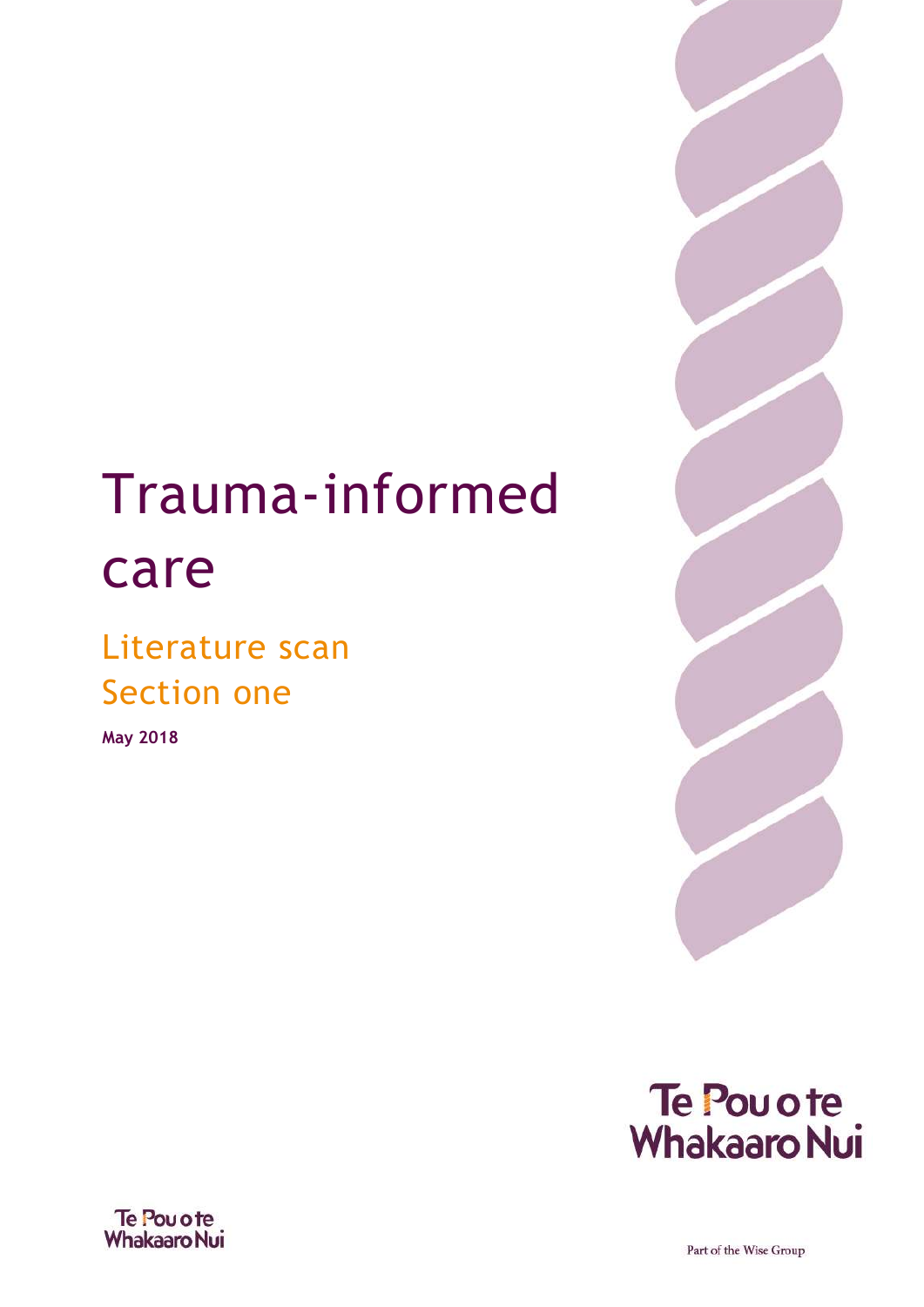### <span id="page-1-0"></span>**About this document**

This publication is extrapolated from the *Trauma-Informed Care: Literature Scan* (Te Pou o te Whakaaro Nui, 2018) ADD LINK

In 2018, Te Pou o te Whakaaro Nui conducted a literature scan to better understand evidence-based approaches to trauma-informed service delivery and workforce responsiveness, and factors supporting implementation. This scan was intended to inform a national approach to trauma-informed care and help identify future intersectoral work. In New Zealand, it is important to consider the unique context of Māori as tāngata whenua and include historical and intergenerational trauma.

The terms *trauma-informed approach* and *trauma-informed care* are used interchangeably in the literature and used in multiple ways. The terms are also used interchangeably in this review to describe a trauma-informed approach and trauma-informed care as a framework, delivery approach, or model of service delivery.

The literature scan described why using a trauma-informed approach is important, what it involves, and how organisations can implement it. The report has three sections.

- Section one: includes definitions of trauma, the prevalence of traumatic events, and the potential impact on people and the health workforce.
- Section two: describes the benefits, key principles and elements of a trauma-informed approach.
- Section three: considers evidence on factors supporting the successful implementation of a traumainformed approach.

This publication is section one of the literature scan. The reference list can also be accessed in the full publication.

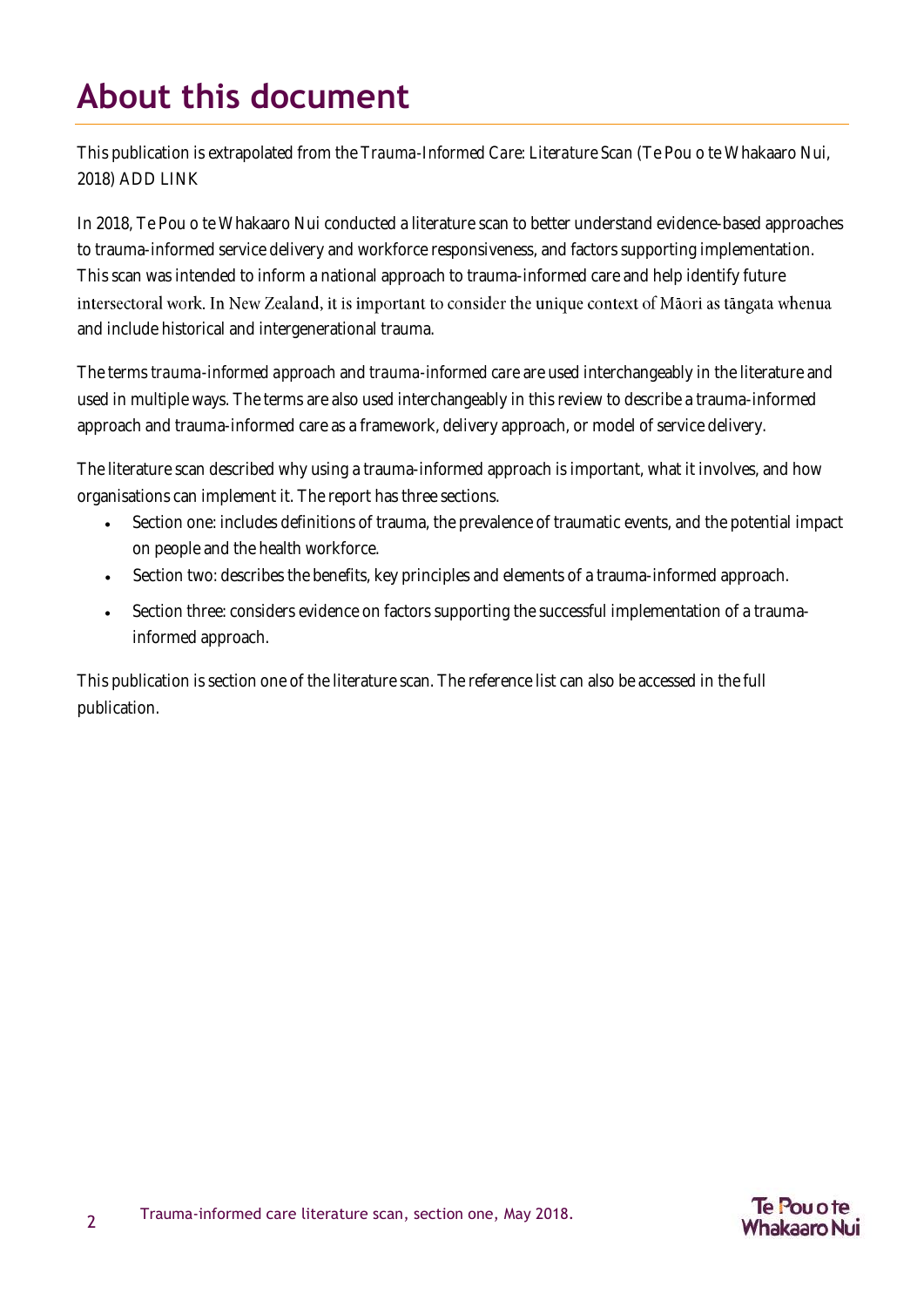## **Contents**

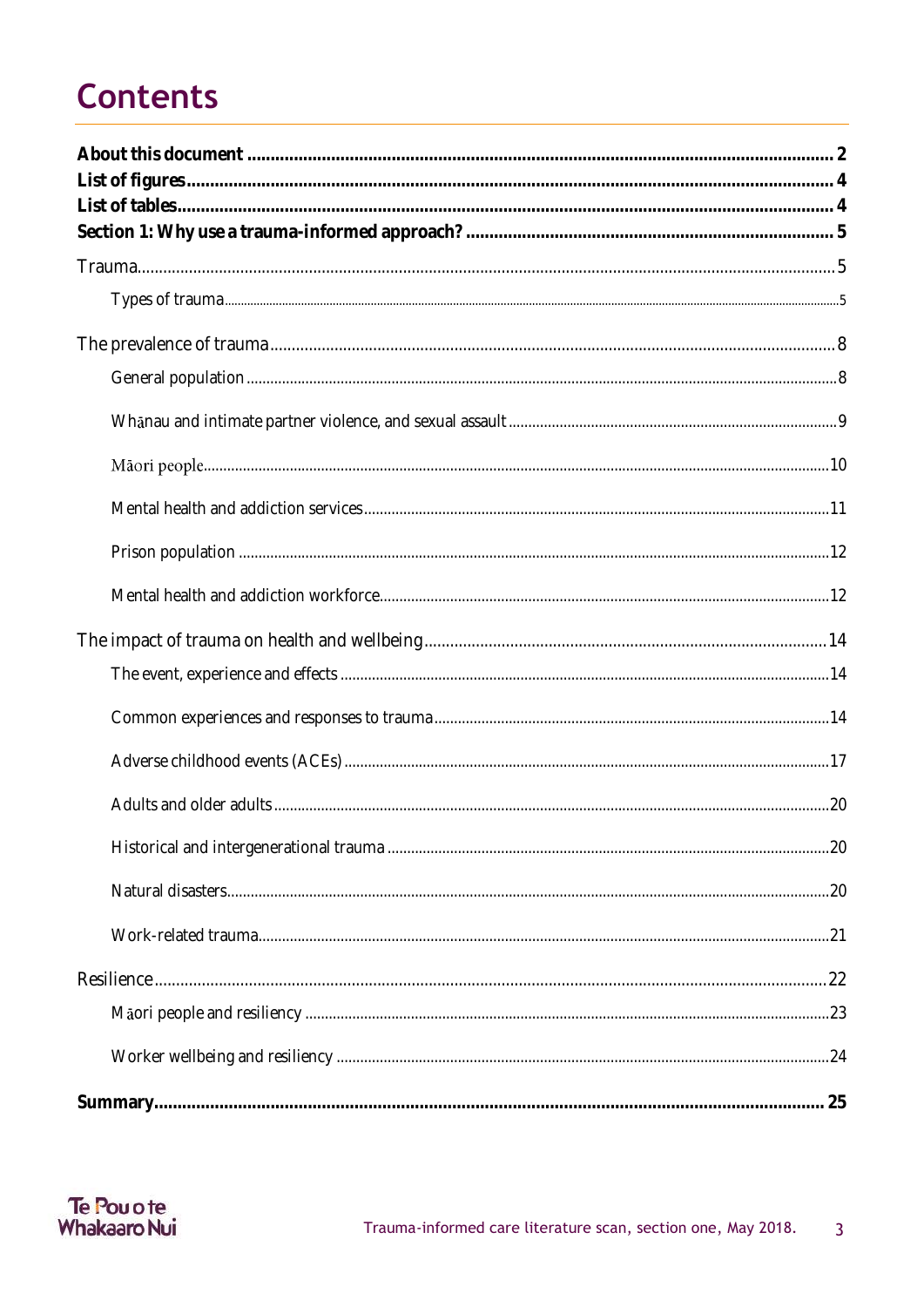# <span id="page-3-0"></span>**List of figures**

| Figure 1. Worst experiences by the age of 26 years based on findings from the Dunedin Health and Development  |  |
|---------------------------------------------------------------------------------------------------------------|--|
|                                                                                                               |  |
| Figure 2. Exposure to childhood trauma among 100 people attending four early psychosis services in Australia. |  |
|                                                                                                               |  |
| Figure 3. Relationship between ACEs and trauma (NHS Education for Scotland, 2017, p. 20). 18                  |  |

### <span id="page-3-1"></span>**List of tables**

| Table 2. Summary of Official Statistics Relating to Whanau and Intimate Partner Violence 10         |  |
|-----------------------------------------------------------------------------------------------------|--|
|                                                                                                     |  |
| Table 4. Summary of the Occurrence of Health Harming Behaviours for People with Four or More ACEs17 |  |
|                                                                                                     |  |
| Table 6. Summary of Individual, Interpersonal and Community/Societal Resilience Factors22           |  |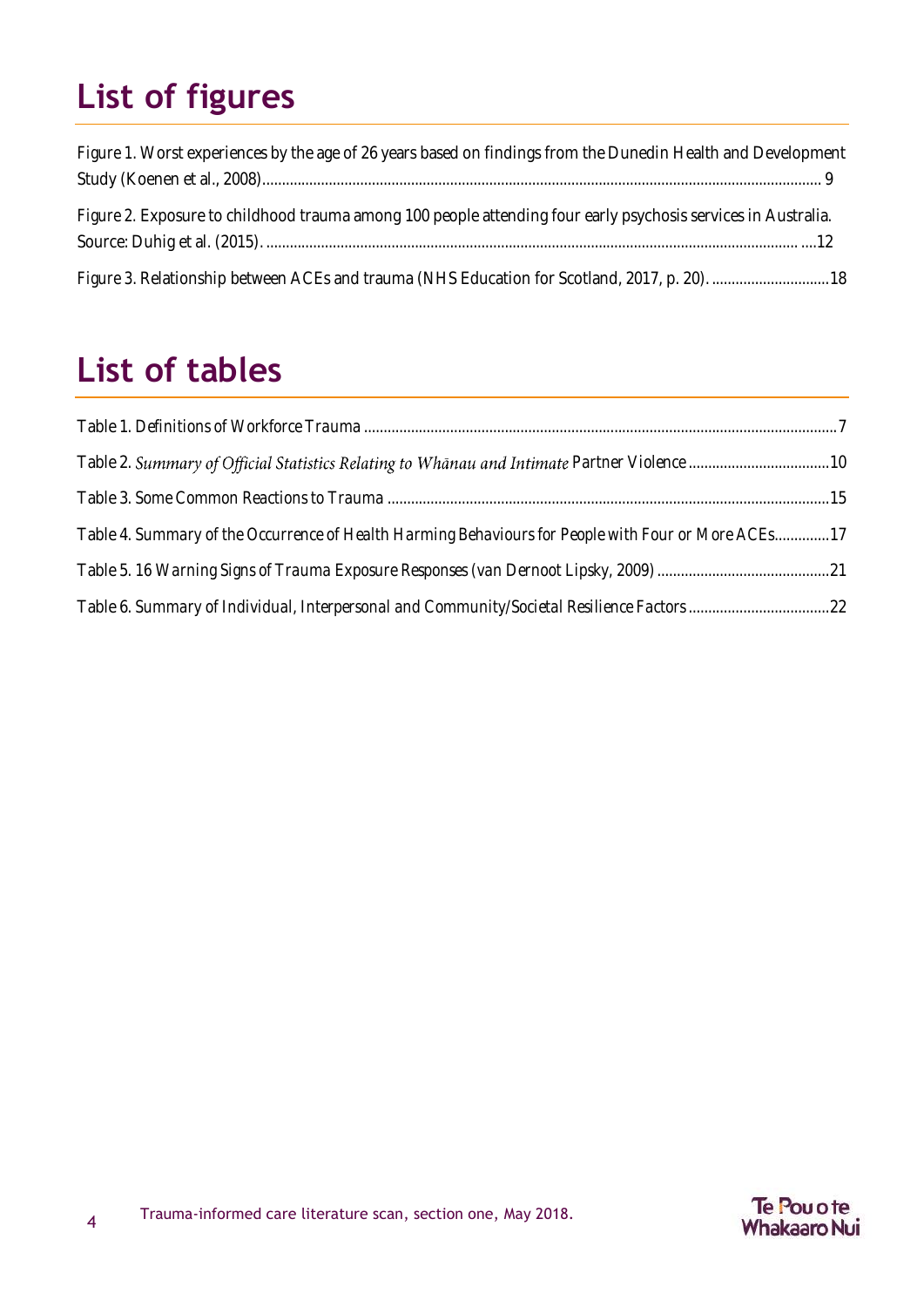# <span id="page-4-0"></span>**Section 1: Why use a trauma-informed approach?**

This section provides an overview of why it is important to use a trauma-informed care approach and includes:

- different definitions and types of trauma experienced by people, including adverse events in childhood; and acute, complex, secondary and intergenerational trauma
- the prevalence of trauma experienced by people, including Maori people, people accessing mental health services, and workers
- the impact of trauma on people and the workforce.

Consideration is given to international and national literature where relevant.

### <span id="page-4-1"></span>Trauma

Trauma can be defined as the lasting adverse effects on a person's functioning and mental, physical, social, emotional or spiritual wellbeing, caused by events, circumstances or intergenerational historical experiences.

SAMHSA's (2012) definition of trauma has been widely used in the literature.

Trauma results from an event, series of events, or set of circumstances that is experienced by an individual as physically or emotionally harmful or life threatening, and that has lasting adverse effects on the individual's functioning and mental, physical, social, emotional, or spiritual wellbeing. (SAMHSA, 2012, p. 2)

The SAMHSA definition needs further consideration within an New Zealand context as traumatic experiences may include both an individual and collective response, particularly for Māori people (Pihama et al., 2014). For indigenous people, intergenerational historical trauma is important (Wirihana & Smith, 2014).

A more inclusive definition of trauma is therefore:

The lasting adverse effect on a person's or collective's functioning and mental, physical, social, emotional or spiritual wellbeing, caused by events, circumstances or intergenerational historical traumatic experiences.

#### <span id="page-4-2"></span>Types of trauma

Adverse childhood events (ACEs) is the term used to describe all types of childhood abuse, neglect and other experiences that occur to people under the age of 18 years. Other types of trauma experienced by people or populations can be categorised as either acute, complex, secondary or intergenerational.

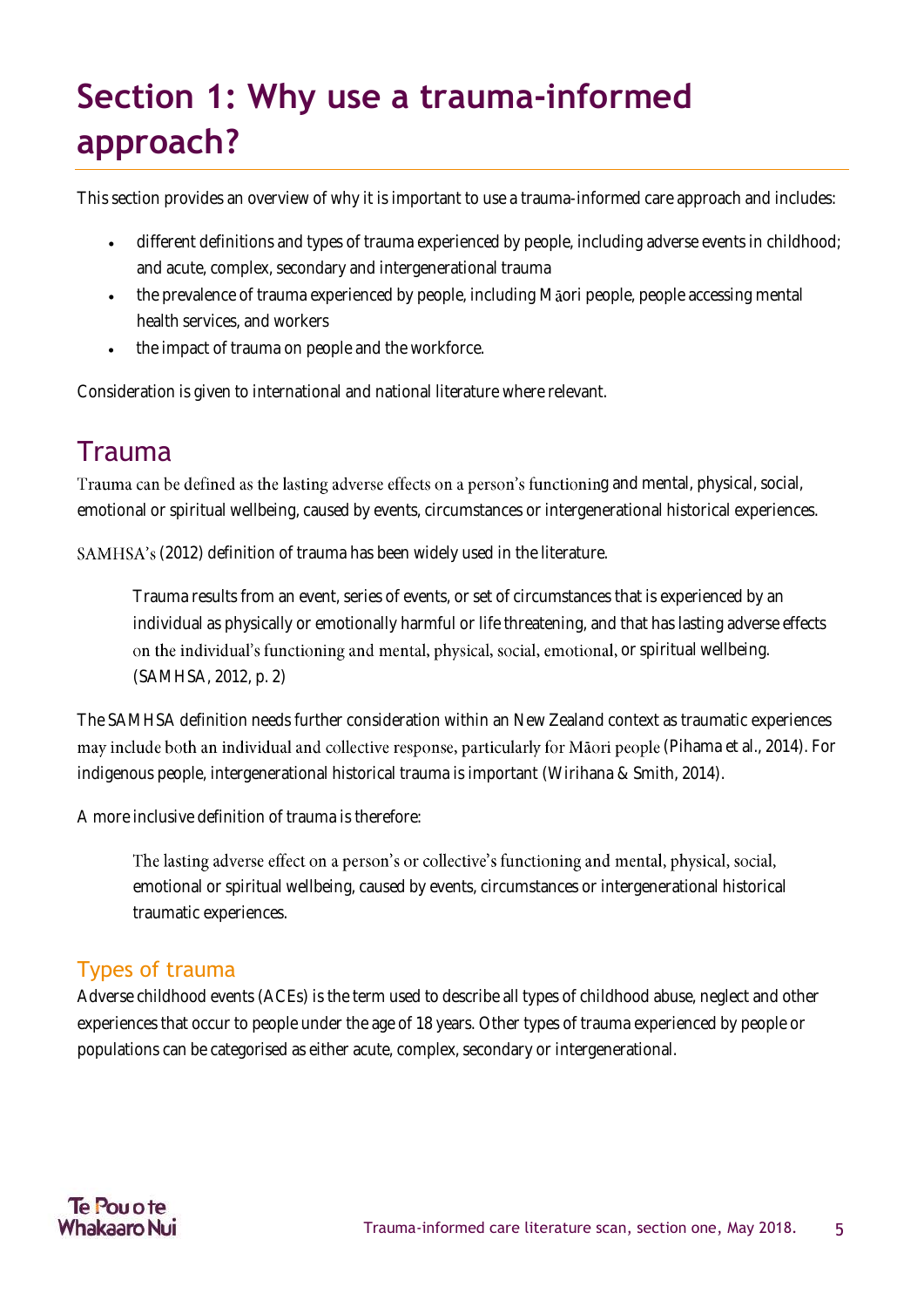#### **Adverse childhood events (ACEs)**

The 1998 landmark ACEs study in the US is a large epidemiological study involving more than 17,000 people. 1 The study found an association between the breadth of exposure of abuse or household dysfunction during childhood, and poor physical, mental and social wellbeing across the life-span (Felitti et al., 1998). The identified ACEs included:

- emotional, physical and sexual abuse
- emotional and physical neglect
- household dysfunction identified as mother treated violently
- household substance abuse
- household mental illness
- parental separation or divorce
- incarcerated household member.

#### **Acute trauma**

Acute trauma is a single event or circumstance that is experienced by an individual as physically and emotionally harmful or threatening.

#### **Complex trauma**

Complex trauma is the term used to describe the response from some people who have experienced repeated instances of the same type of trauma over a period of time, or multiple types of trauma.

Complex trauma is typically interpersonal and generally involves situations in which the person who is traumatised cannot escape from the traumatic experiences because he or she is constrained physically, socially, or psychologically. (SAMHSA, 2014, p. 6)

Complex trauma can also be described as a dual experience involving the initial exposure to a traumatic event, as well as the impact of this experience on both immediate and longer-term health and wellbeing outcomes (National Center for Post-Traumatic Stress Disorder, 2002). 2

#### **Secondary trauma**

 $\overline{a}$ 

Secondary trauma-related stress reactions and symptoms resulting from exposure to another individual's traumatic experiences, can occur among any person, including workers who provide support to people who have experienced trauma. People who, themselves have experienced childhood trauma are more susceptible to this type of trauma (Brockhouse, Msetfi, Cohen, & Joseph, 2011).

Secondary trauma experienced by the workforce can make people more susceptible to burnout, vicarious trauma, secondary traumatic stress, and compassion stress (SAMHSA, 2014). Related definitions are summarised in Table 1.



<sup>&</sup>lt;sup>1</sup> The study continues today as an ongoing collaboration between the Centre for Disease Control and Kaiser's Department of Preventative Medicine in San Diego.

<sup>&</sup>lt;sup>2</sup> People who have experienced complex trauma may need an adapted or more extensive programme of varied approaches from a skilled practitioner over a period of time (Van der Kolk, 2014).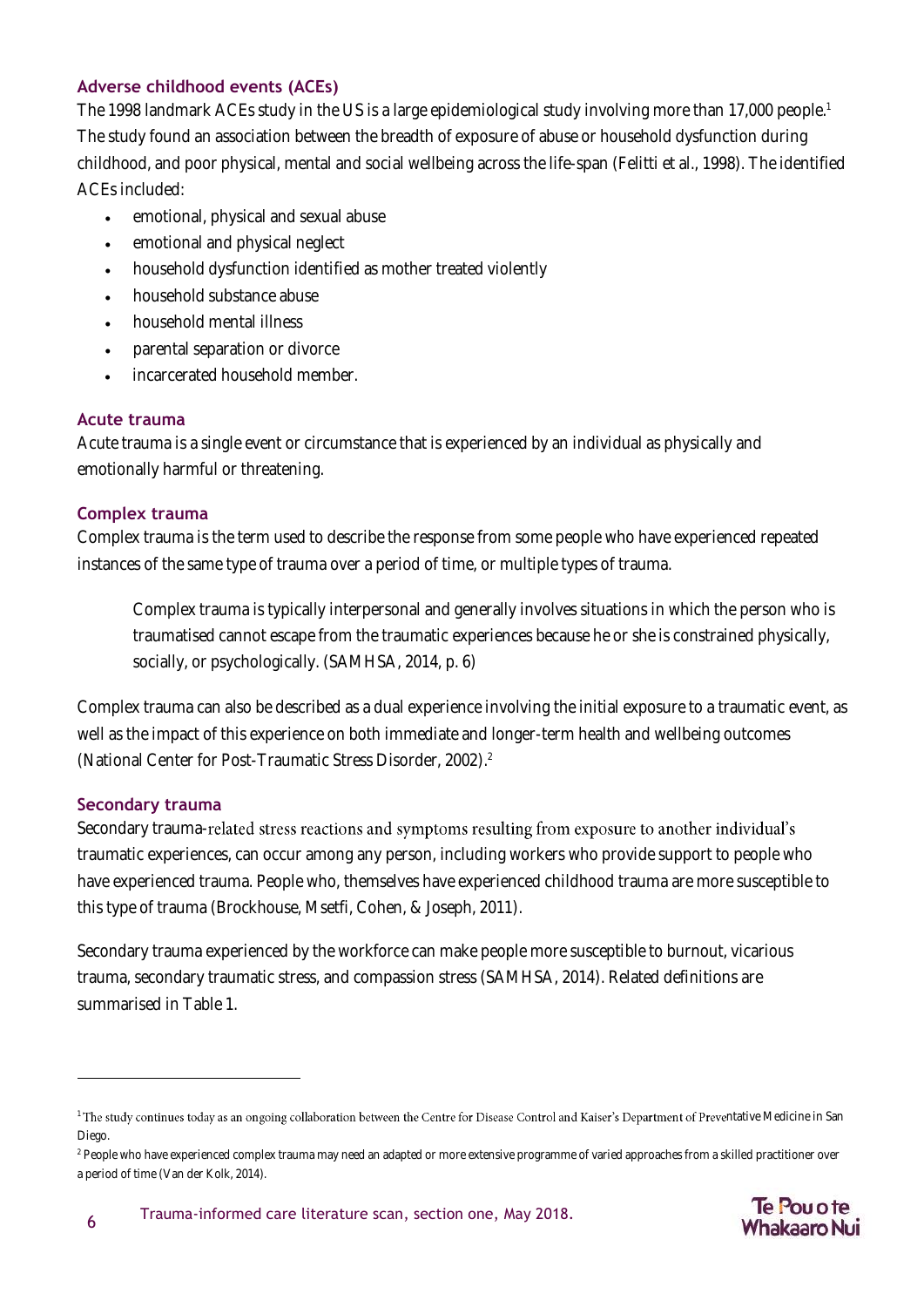#### <span id="page-6-0"></span>Table 1. *Definitions of Workforce Trauma*

| <b>Workforce trauma</b> | <b>Definition</b>                                                            |
|-------------------------|------------------------------------------------------------------------------|
| <b>Burnout</b>          | The cumulative psychological strain of working with many different           |
|                         | stressors. It often manifests as a gradual wearing down over time, and of    |
|                         | having physical and emotional exhaustion.                                    |
| Vicarious trauma        | The cumulative effect of working with people who have experienced            |
|                         | trauma and includes cognitive changes resulting from empathic                |
|                         | engagement and a change in worldview.                                        |
| Secondary traumatic     | Workers' sub-clinical or clinical signs and symptoms of post-traumatic       |
| stress                  | stress disorder (PTSD) that mirror those experienced by clients, friends, or |
|                         | whanau. While not formally recognised as a clinical disorder, many           |
|                         | clinicians note that those who witness traumatic stress in others may        |
|                         | develop symptoms similar to, or associated with, PTSD.                       |
| Compassion stress       | Characterises the stress of helping or wanting to help people who have       |
|                         | experienced trauma. Compassion stress is seen by some as a natural           |
|                         | outcome of knowing about trauma experienced by a client, friend, or          |
|                         | family, rather than a pathological process.                                  |

Source: Trauma Informed Oregon (n.d).

#### **Intergenerational historical trauma**

Pihama et al. (2017) argue many researchers investigating trauma have not provided for indigenous experiences of collective trauma, such as historical and intergenerational trauma. Some historical trauma researchers (Whitbeck, Adams, Hoyt, & Chen, 2004; Yellow Horse Brave Heart, 2003) have attempted to show a cluster of symptoms particular to those who have experienced historical trauma and these symptoms together constitute a syndrome: historical trauma response. In order to understand the impact of historical trauma in New Zealand, Reid, and colleagues (2014) suggest using the multi-level model outlined by Sotero (2006), which includes three sequential stages.

- First, there is a mass trauma experience where the dominant group subjugates a population, resulting in segregation and displacement, physical and psychological violence, economic destruction, and cultural dispossession.
- Second, a trauma response is elicited in the first or primary generation that includes physical, social, and psychological responses.
- Third, the responses are transmitted to subsequent generations via various pathways across all levels of analysis from the micro to the macro.

For Maori people the historical trauma resulting from the impacts of colonisation, have been transmitted through generations and are associated with negative health disparities experienced by many whanau (family and extended family), hapū (sub-tribes), and iwi (tribes) (Pihama et al., 2014). The intergenerational impact of the historical loss of land, decline of Maori language and cultural practices, and subsequent colonisation of indigenous values contribute to the complexities of trauma experienced by some Māori people (Smith, 2005).

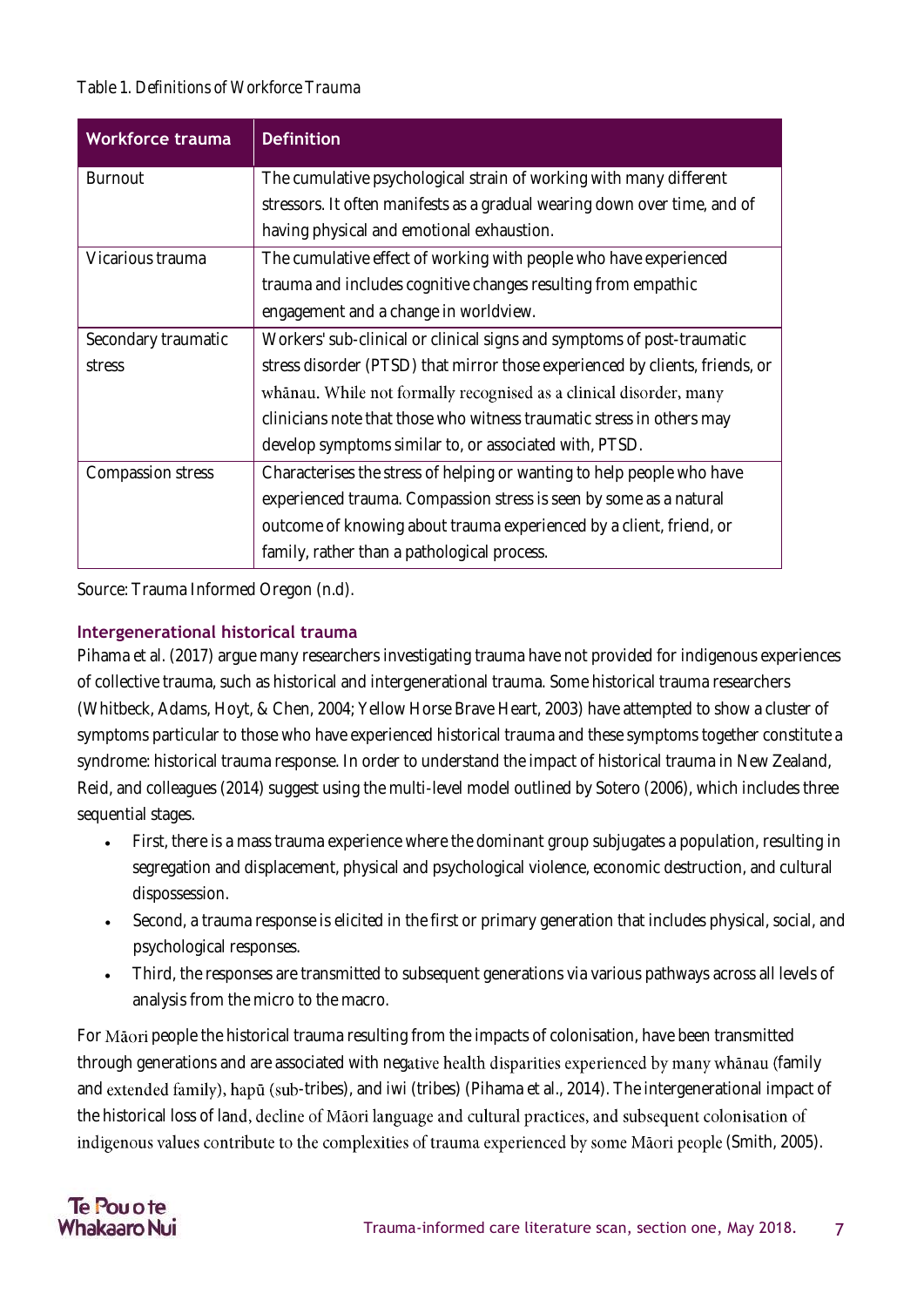"The structural poverty<sup>3</sup> faced by many Maori families is one of the major means of transmitting the historical trauma of colonisation through the generations" (Reid et al., 2014, p. 528).

### <span id="page-7-0"></span>The prevalence of trauma

This discussion includes the prevalence of trauma among people in the general population, Maori people, people accessing mental health and addiction services, and in prison. Consideration is also given to specific types of trauma including whanau and intimate partner violence, and sexual assault.

#### <span id="page-7-1"></span>General population

 $\overline{a}$ 

The types of events in childhood or adulthood leading to a potential trauma response are varied. Research across 20 countries (Stein et al., 2010) indicates common traumatic events include:

- the death of a loved one (31 per cent)
- witnessing violence to others (22 per cent)
- experiencing interpersonal violence (19 per cent).

Other traumatic events (e.g., automobile accidents and natural disasters) appear to be quite similar throughout developed countries (SAMHSA, 2014). The main difference between the US and New Zealand is exposure to natural disasters, which were relatively rare before the 2011 Canterbury earthquake (Flett, Kazantzis, Long, MacDonald, & Millar, 2002).

A New Zealand survey of 1,500 people investigated experiences of 12 different traumatic events.<sup>4</sup> Results indicate over half of adults have experienced a traumatic event, with women reporting more exposure to crime and accidents than men (Flett et al., 2002).

The Dunedin Health and Development Study has examined the developmental mental health histories of adults with post-traumatic stress disorder (PTSD) and provides another perspective on experiences of trauma (Koenen et al., 2008). As shown in Figure 1, the sudden unexpected death by a traumatic event of a close family member or friend, and personal assault or victimisation were the most commonly reported 'worst' experiences before the age of 26.



 $\,{}^3$  Structural poverty is the marginalised position of large numbers of Māori people who face economic and social disadvantages.

<sup>4</sup> Including combat, child sexual assault, adult sexual assault, domestic assault, other physical assault, robbery or holdup, motor vehicle accidents, other accidents resulting in injury, disaster experiences, and being forced to leave home or take other precautions due to a natural disaster.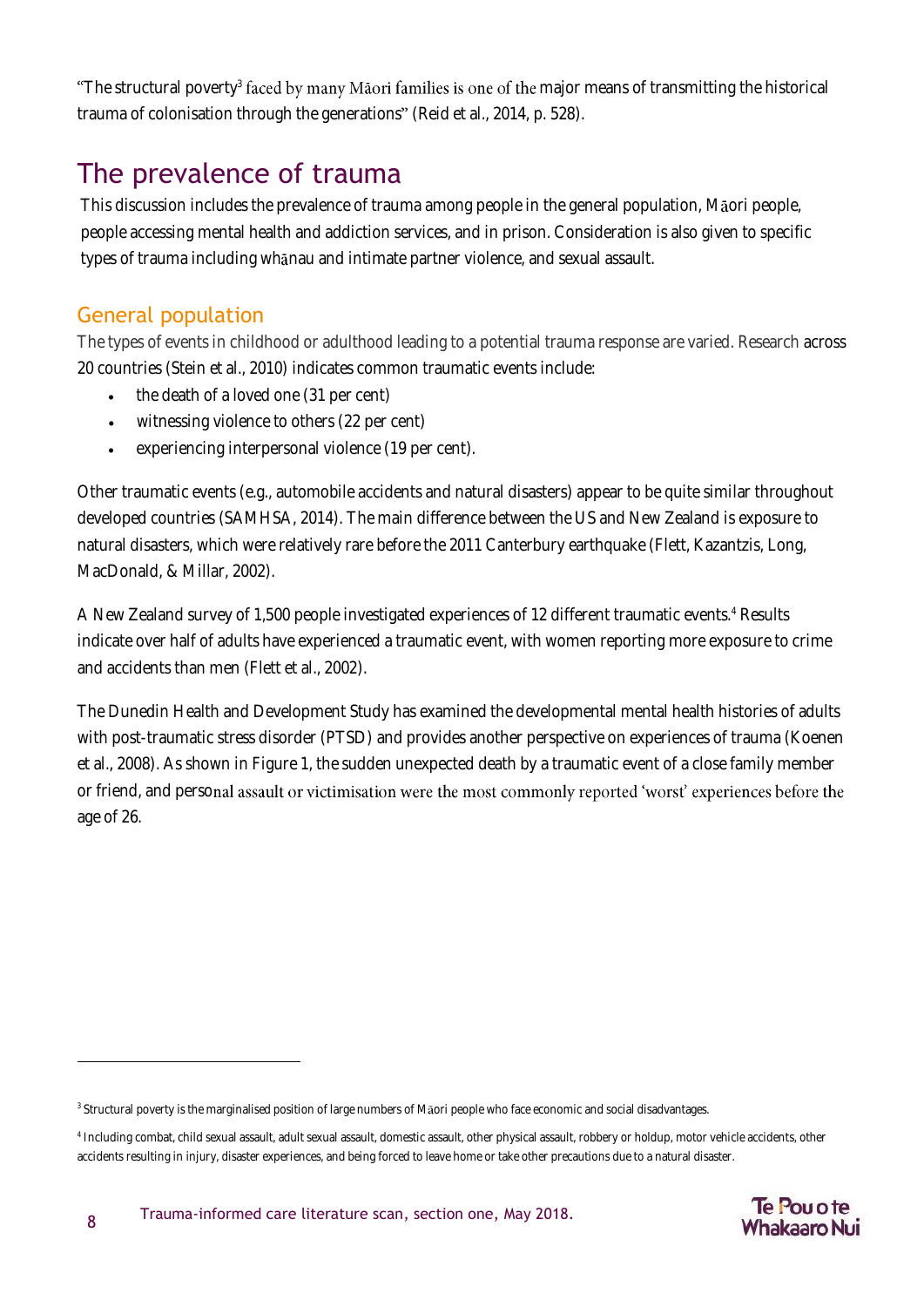<span id="page-8-1"></span>

*Figure 1*. Worst experiences by the age of 26 years based on findings from the Dunedin Health and Development Study (Koenen et al., 2008).

For Māori people the sudden unexpected death of a close family member is similarly recognised as one of the most challenging experiences. Aupori-McLean (2013) notes in recent research on the personal journeys of whanau bereaved through suicide of loved ones, that for Maori people coping with the resultant trauma is one of the "ultimate encounters faced by survivors".<sup>5</sup>

#### <span id="page-8-0"></span>Whānau and intimate partner violence, and sexual assault

New Zealand has high rates of whanau, intimate partner, and sexual violence.

#### **Sexual assault**

About 1 in 3 (35 per cent) ever-partnered women have experienced physical or sexual violence by an intimate partner in their lifetime, and over half (55 per cent) have experienced psychological or emotional abuse (Fanslow & Robinson, 2011). A nationwide face-to-face survey of 6,943 adults in New Zealand in 2014 found one-quarter (24 per cent) of women and 6 per cent of men have experienced sexual assault in their lifetime (Ministry of Justice, 2015).

Compared to other countries, New Zealand has poor rates of childhood sexual abuse (Global Health Metrics, 2017). <sup>6</sup> Out of 188 countries, only six countries rated as badly or worse than New Zealand. In 2016, there were 2,163 reported sexual victimisations against a child aged 16 years or younger (National Performance & Insights Centre, 2017). However, the *2014 New Zealand Crime and Safety Survey* estimates less than 10 per cent of sexual offences are reported (Ministry of Justice, 2015).

<sup>&</sup>lt;sup>6</sup> The UN defined childhood sexual abuse as the prevalence of men and women aged 18 to 29 who experienced sexual violence by the age of 18 years. New Zealand's index score for childhood sexual abuse was two out of 100 The index scoring used in the study was on a range from 0 to 100, with 0 being the worst score.



1

<sup>&</sup>lt;sup>5</sup> Grieving family members experienced guilt, self-reproach and social isolation in response to the behaviour of others towards them, increased self-harm, an escalation in marital dysfunction, and changes in whanau interaction (either better or worse).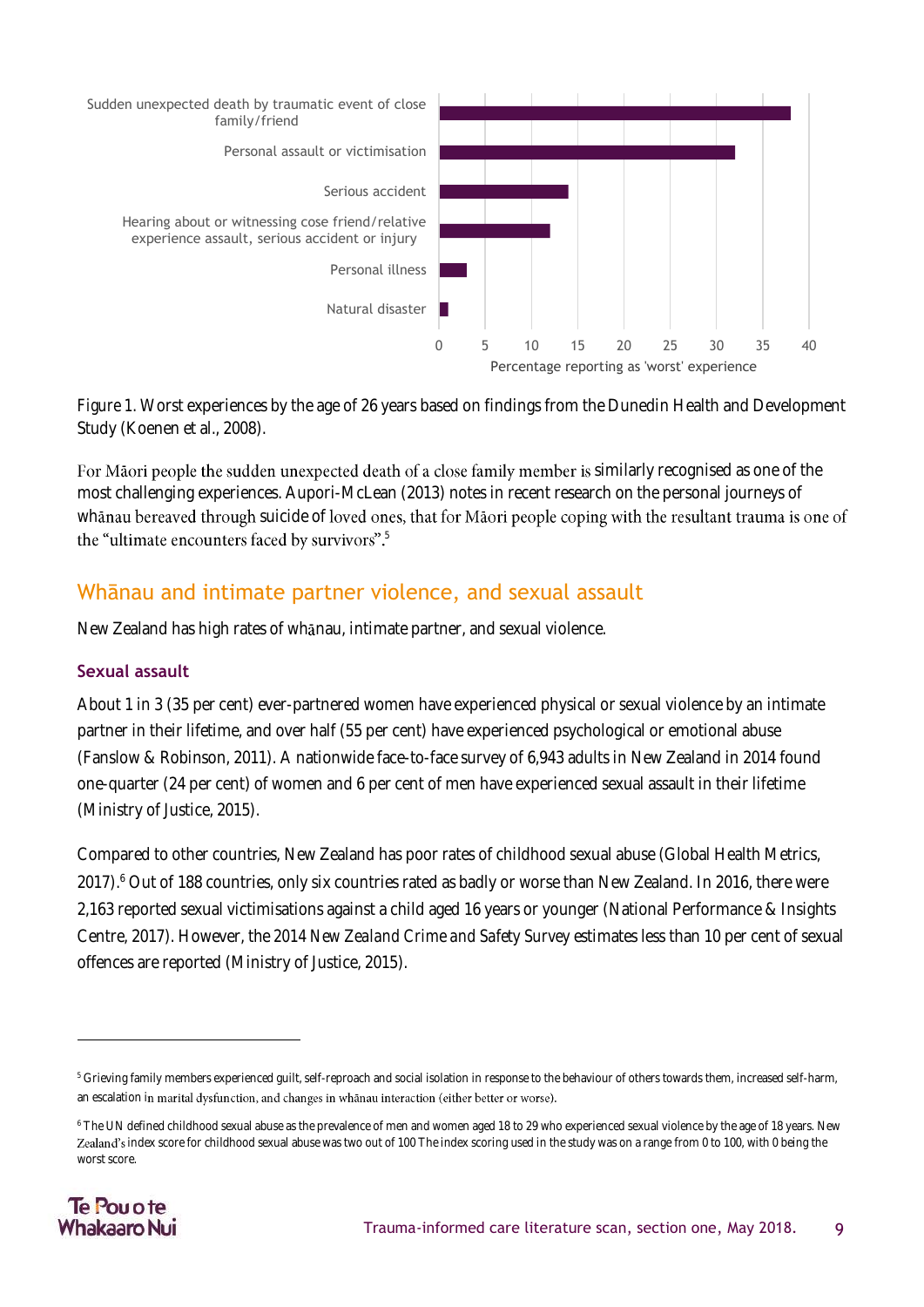#### **Whānau and intimate partner violence**

Official statistics, data and other surveys provide further insight. [Table 2](#page-9-1) presents examples related to w and intimate partner violence which have been collected and reported in a variety of ways (e.g., in relation to trauma type or population group).

<span id="page-9-1"></span>

| Table 2. Summary of Official Statistics Relating to Whanau and Intimate Partner Violence |  |
|------------------------------------------------------------------------------------------|--|
|------------------------------------------------------------------------------------------|--|

| <b>Description</b>                                                                                                                 | <b>Period</b> | <b>Number</b> |
|------------------------------------------------------------------------------------------------------------------------------------|---------------|---------------|
| Family violence investigations by Police (National<br>Performance & Insights Centre, 2017)                                         | 2016          | 118,910       |
| Police recorded 'male assaults female' victimisations<br>(National Performance & Insights Centre, 2017)                            | 2016          | 6,377         |
| Crisis calls to women's refuges affiliated to the National<br>Collective of Independent Women's Refuges                            | 2015/16       | 73,000        |
| Women accessing women's refuge advocacy services in the<br>community (National Collective of Independent Women's<br>Refuges, 2016) | 2015/16       | 11,062        |
| Women and children staying in women's safe houses<br>(National Collective of Independent Women's Refuges,<br>2016)                 | 2015/16       | 2,446         |
| Care and protection notifications received by Child, Youth<br>and Family (Child Youth and Family, 2016)                            | 2015/16       | 142,249       |
| Care and protection notifications requiring further action<br>(Child Youth and Family, 2016)                                       | 2015/16       | 44,689        |
| Care and protection notifications leading to findings of<br>abuse or neglect (Child Youth and Family, 2016)                        | 2015/16       | 16,394        |

Furthermore, up to 2 in 5 children have witnessed violence between adults in their home, and around half of these children have lived with this for long periods (Fergusson & Horwood, 1998; Martin, Langley, & Millichamp, 2006).

#### <span id="page-9-0"></span>Māori people

Two-thirds (65 per cent) of Māori people have experienced one or more traumatic events during their lifetime (Hirini et al., 2005).

The historical and contemporary factors contributing to whanau violence are acknowledged as complex (Dobbs & Eruera, 2014; Pihama et al., 2014; Wirihana & Smith, 2014). Māori people are overrepresented in family violence statistics as both victims and perpetrators, and have higher rates of mental health problems and incarceration than the general population (Baxter, Kingi, Tapsell, & Durie, 2006). The Public Health Advisory Committee estimated upwards of 20,000 primarily Māori children, may be intergenerational victims of incarceration (Ministry of Health, 2010).

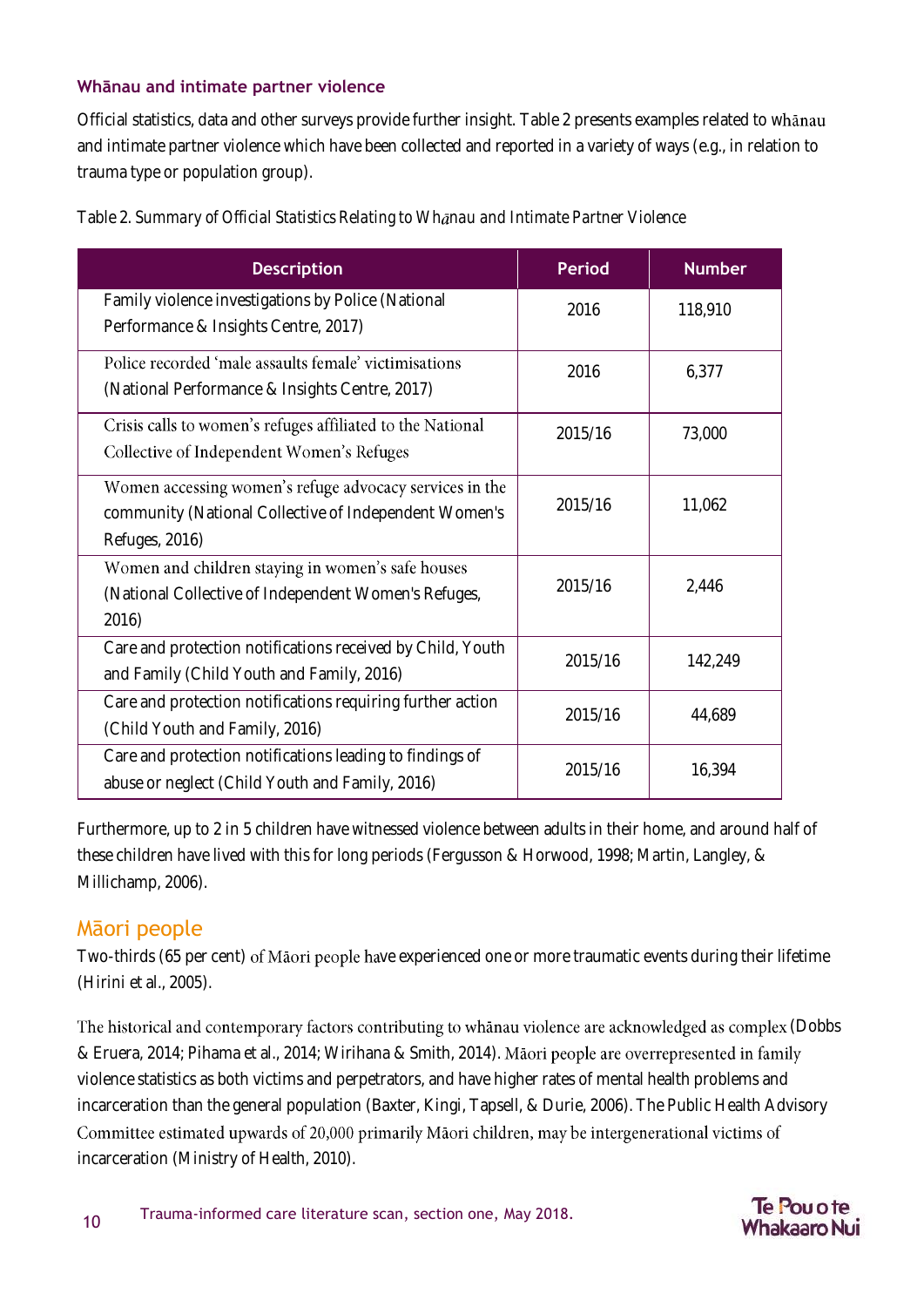Statistics provided by Te Puni Kōkiri (2017) indicate Maori people are more likely to experience family violence behaviours compared to other population groups. On average, Maori people are:

- more than twice as likely to be victims of violent interpersonal offences by intimate partners (11 per cent compared with 5 per cent)
- more likely to be victims of any crime (33 per cent compared with 24 per cent)
- overrepresented among offenders who perpetrate serious crimes against family members (45 per cent of unique offenders $\frac{7}{1}$  in 2016).

In addition:

- more Maori children are in care (61 per cent) and admitted to youth justice residences (71 per cent) (Te Puni Kōkiri, 2017)
- Maori students are about twice as likely (17 per cent) as pakeha students (9 per cent) to report witnessing adults hit children in their homes
- Māori people are 10 times more likely to have experienced multiple forms of racism and discrimination • than other ethnic groups (Harris et al., 2006).

#### <span id="page-10-0"></span>Mental health and addiction services

A large proportion of people who experience mental health and addiction issues are likely to have experienced trauma (SAMHSA, 2014). A 2013 trauma-informed care review in inpatient settings, concluded people needing trauma-specific services represent the greatest proportion of people accessing public mental health, forensic health, and drug and alcohol services (Muskett, 2013).

One US study (Frueh, Knapp, Cusack, Grubaugh, & Sauvageot, 2005) found 87 per cent of people accessing community mental health services had experienced trauma sometime in their life, including physical assault (47 per cent), childhood sexual abuse (30 per cent), and adult sexual assault (17 per cent). People with experiences of trauma also tended to feel more unsafe, helpless, fearful, and distressed, along with people with a probable presence of post-traumatic stress disorder (PTSD).

A more recent Australian study of 100 people attending four services for people with early psychosis found over three-quarters reported exposure to childhood trauma (Duhig et al., 2015). In line with the findings of Frueh et al. (2005), about one-third (28 per cent) had experienced sexual abuse, and half emotional abuse or neglect as shown in Figure 2.

<sup>&</sup>lt;sup>7</sup> The unique offender population is the measure that counts individual offenders once in a given 12-month reference period regardless of how many times they may have been dealt with by police.



1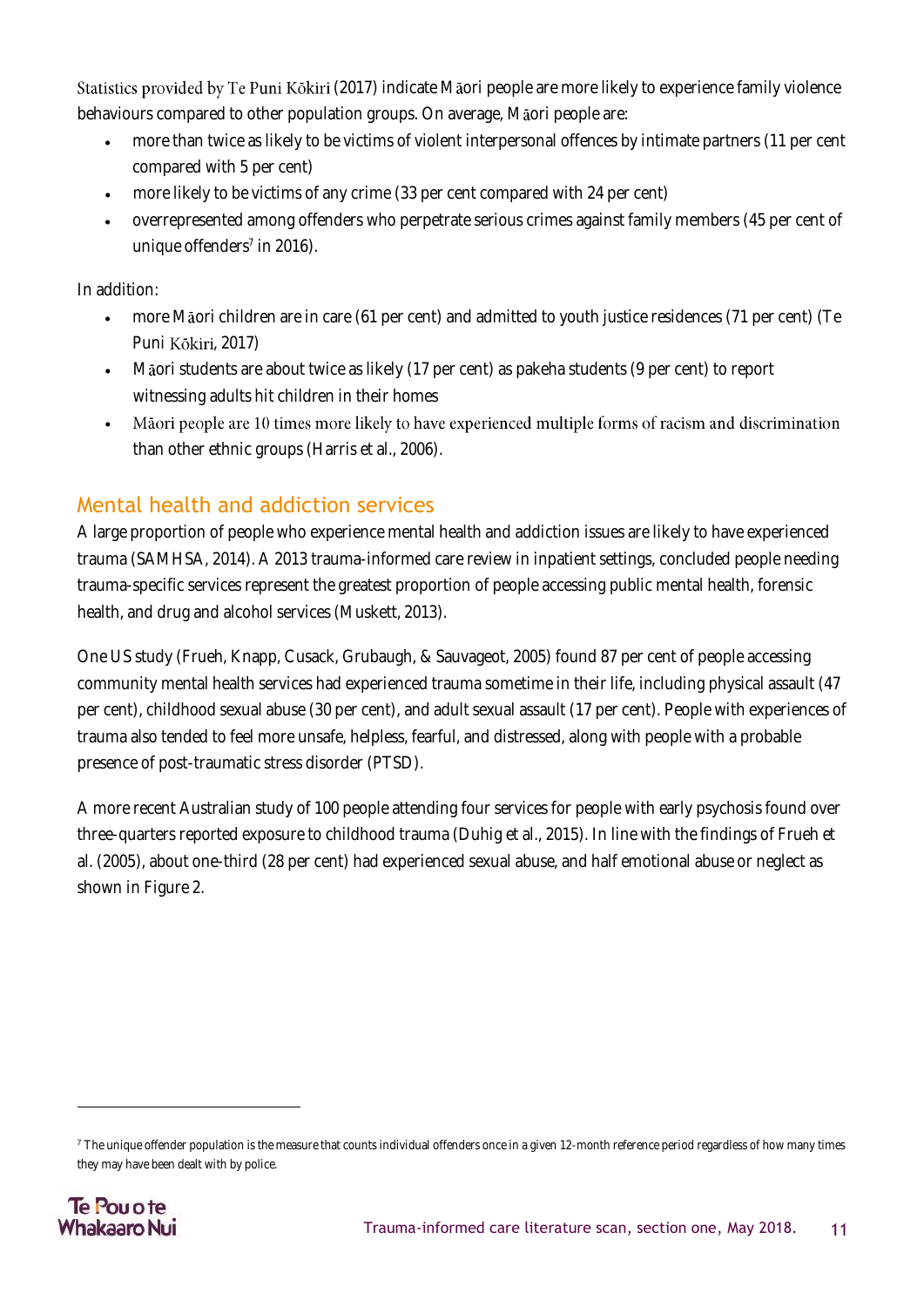<span id="page-11-2"></span>

*Figure 2.* Exposure to childhood trauma among 100 people attending four early psychosis services in Australia. Source: Duhig et al. (2015).

#### <span id="page-11-0"></span>Prison population

Experiences of trauma play a significant role in the lives of women who offend (McGlue, 2016). US studies show up to 90 per cent of people seeking treatment for serious and long-term mental health and addiction issues, and in contact with the criminal justice system, have experienced significant emotional, physical, and sexual abuse in childhood (Muskett, 2014).

Within the local prisoner population there are high rates of lifetime exposure to trauma (Bevan, 2017). For example, over half of prisoners have experienced sexual or family violence (75 per cent of women and 56 per cent of men); and many have PTSD (54 per cent of women and 40 per cent of men) (Indig, Gear, & Wilhelm, 2016). Indig and colleagues (2016) found 68 per cent of women in prison have been victims of family violence, and 62 per cent have experienced co-existing mental health and addiction problems sometime in their life. Moreover, the environment and culture within prison has the potential to be re-traumatising for people due to day-to-day occurrences (such as noises, shouting, confined spaces, lack of privacy and body searches which can be perceived as threatening) (Benedict, n.d.).

#### <span id="page-11-1"></span>Mental health and addiction workforce

Health workers may experience bullying, harassment and violence from people accessing services (Baby & Carlyle, 2014; Spector et al., 2014).

Research suggests New Zealand's mental health nurses are frequently subjected to abuse and violence from people accessing services (Baby & Carlyle, 2014). Similarly, new graduate nurses working across the health sector frequently experience violence from either colleagues or people accessing services (McKenna et al., 2003ab).

Worldwide, one-third of nurses, in a range of employment settings, have experienced physical violence, bullying, or injury; one-quarter sexual harassment; and two-thirds non-physical violence (Spector et al., 2014).

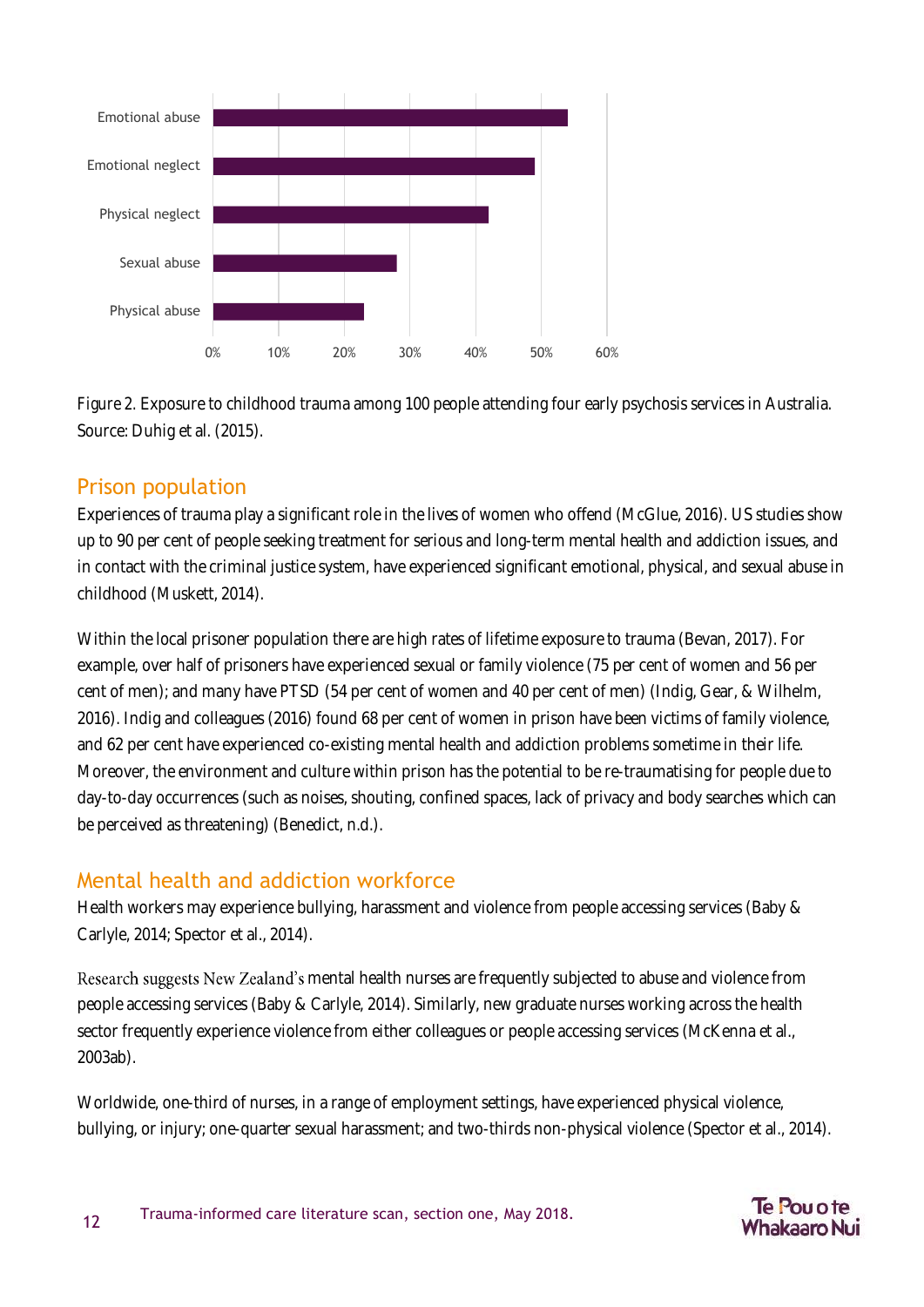Verbal abuse is most commonly experienced by the workforce. In New Zealand, McKenna and colleagues (2003ab) found the most common inappropriate behaviours towards new nurses by people accessing services involved verbal threats (35 per cent), verbal sexual harassment (30 per cent), and physical intimidation (29 per cent). Male and younger nurses were especially vulnerable to inappropriate behaviours, as well as nurses working in mental health services (McKenna et al., 2003b). Nearly half of the events described were not reported. Only 12 per cent of people who described a distressing incident received formal debriefing, and many had received no training to manage the behaviour.

Less is known about the addiction workforce. However, an Australasian survey is currently underway (National Centre for Education and Training on Addiction [NCETA], 2017) focusing on the wellbeing of the AOD (alcohol and other drugs) and addiction workforces and will be completed this year.

#### **Bullying**

Bullying can be a cause of secondary trauma in the workplace (Handran, 2013) and prevention is important to a healthy workplace. It deserves specific focus given its heavy toll on nurses and other health workers (Allen, Holland, & Reynolds, 2015), which can lead to higher levels of strain, reduced wellbeing, organisational commitment, and self-rated performance (NCETA, 2017). New nursing graduates who have experienced bullying from peers across various clinical settings, all indicate the impact of interpersonal conflict is serious (World Federation for Mental Health, 2017).

Bullying from peers in the workplace most commonly takes the form of psychological harassment, which creates hostility, as opposed to physical aggression. This harassment can involve verbal abuse, threats, intimidation, humiliation, excessive criticism, innuendo, exclusion, denial of access to opportunities, disinterest, discouragement and withholding of information (McKenna et al., 2003a). Recent studies indicate bullying is prevalent among workers in the medical profession. Up to half of those surveyed by the New Zealand Medical Association reported experiences of bullying (World Federation for Mental Health, 2017).

The extent of bullying within New Zealand is reinforced by a 2017 survey of senior doctors and dentists (Association of Salaried Medical Specialists, 2017). More than one-third (37 per cent) reported being bullied, and over two-thirds (68 per cent) witnessing colleagues being bullied. Much of the bullying was between medical colleagues. Other senior medical staff were frequently cited as perpetrators (53 per cent overall), followed by non-clinical managers (32 per cent), and people in clinical leadership positions (25 per cent).

Whilst the extent of workplace bullying in addiction services is unclear, one study examining the personal experiences of bullying among 1,700 workers across 36 organisations in the education, health, hospitality and travel sectors, found 18 per cent of respondents reported bullying (O'Driscoll et al., 2011).

#### Te Pou o te Whakaaro Nui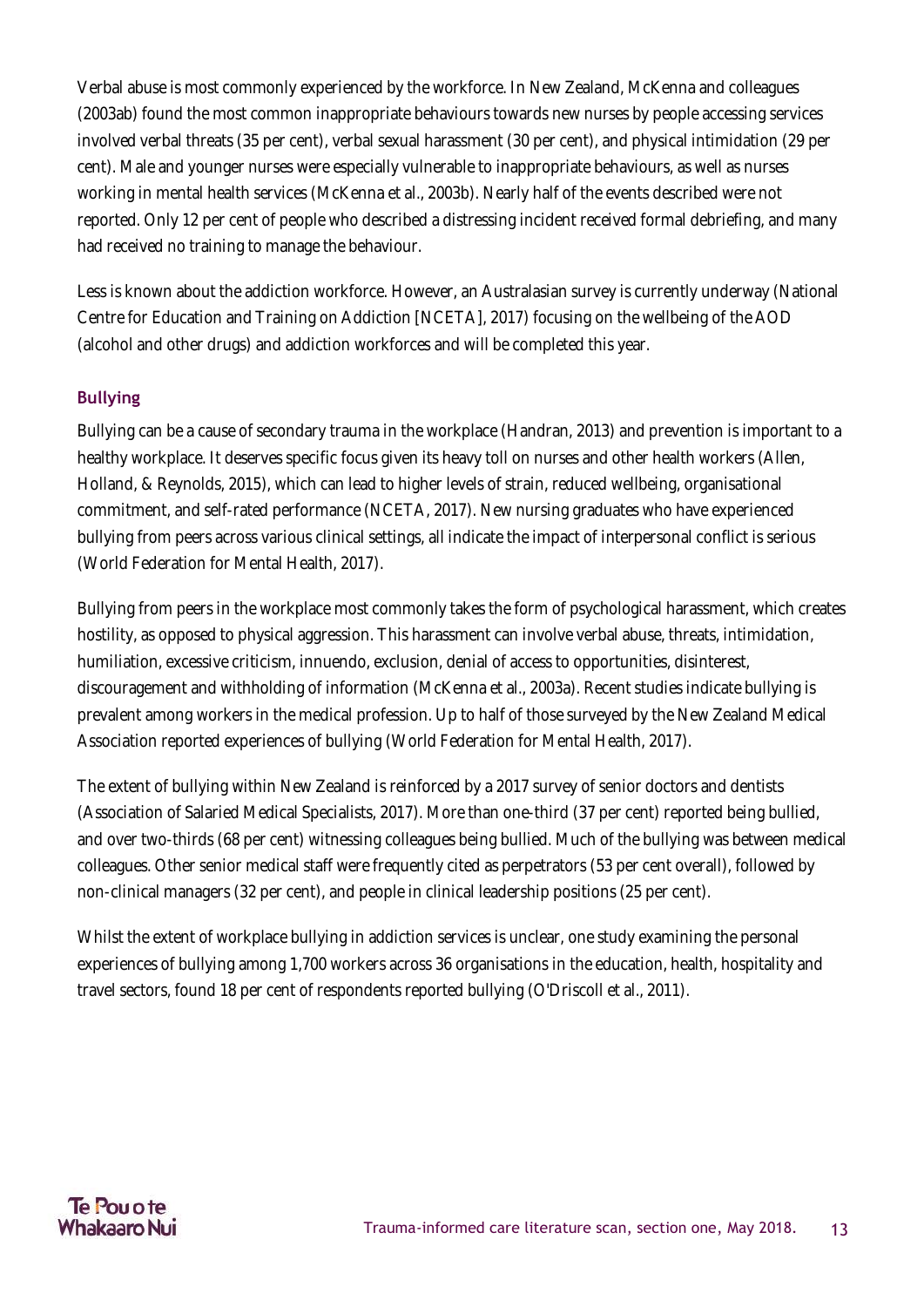### <span id="page-13-0"></span>The impact of trauma on health and wellbeing

The impact of traumatic events on people and the health workforce is described in this sub-section. It is now well understood that while not inevitable, the effects of trauma are diverse and multifaceted. Trauma can negatively impact on the brain, behaviour and relationships across the lifespan and generations (Isobel & Edwards, 2017). Immediate and delayed reactions to events are discussed, as well as the impact of specific types of events, including adverse events in childhood, the Canterbury earthquake, and work-related trauma. The final part of this discussion includes the impact of factors that help build resilience, such as individual, interpersonal and community or social factors.

#### <span id="page-13-1"></span>The event, experience and effects

To understand the experience and impact of trauma, SAMHSA (2015, p. 8) describes trauma as the result of a process of three "E's":

- 1. the **event** that occurs to expose a person to either a single traumatic event or repeatedly over time
- **2.** the experience of the event by an individual or a population helps determine whether it is a traumatic event. How the event is experienced may be linked to a number of risk or protective factors
- 3. the **effects** of the event, whether the effects occur immediately or have a delayed onset in some situations, the individual may not immediately connect the event with subsequent effects.

Therefore, trauma potentially occurs following exposure to an event.

#### <span id="page-13-2"></span>Common experiences and responses to trauma

Trauma can impact the emotional, physical, cognitive, behavioural and existential wellbeing of people. Some common reactions to trauma are described in Table 3. Immediate reactions for example may include helplessness, exhaustion, difficulties concentrating, startled reaction, and reduced confidence in one's ability. Reactions may also be delayed.

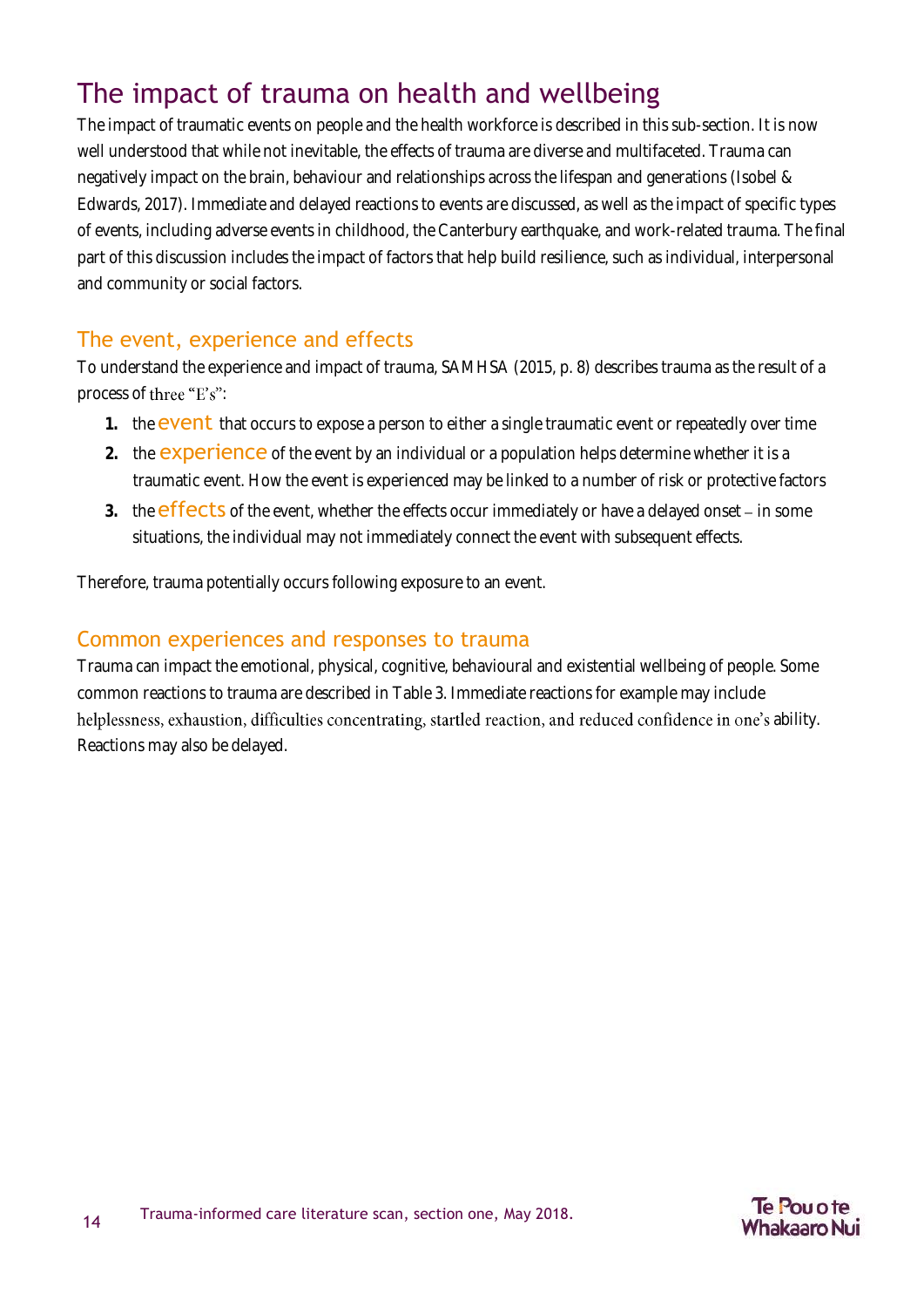#### Table 3. *Some Common Reactions to Trauma*

<span id="page-14-0"></span>

| <b>Reaction</b> | <b>Immediate reactions</b>                                                                                                                                                                                                                                                                                                                                                                                                                                                                                                                    | <b>Delayed reactions</b>                                                                                                                                                                                                                                                                                                                                                                                                                    |
|-----------------|-----------------------------------------------------------------------------------------------------------------------------------------------------------------------------------------------------------------------------------------------------------------------------------------------------------------------------------------------------------------------------------------------------------------------------------------------------------------------------------------------------------------------------------------------|---------------------------------------------------------------------------------------------------------------------------------------------------------------------------------------------------------------------------------------------------------------------------------------------------------------------------------------------------------------------------------------------------------------------------------------------|
| Emotional       | Numbness and detachment<br>$\bullet$<br>Anxiety or severe fear<br>$\bullet$<br>Guilt (including survivor guilt)<br>$\bullet$<br>Exhilaration as a result of surviving<br>$\bullet$<br>Anger<br>$\bullet$<br>Sadness<br>$\bullet$<br>Helplessness<br>$\bullet$<br>Feeling unreal; depersonalisation (e.g., feeling as if you are watching<br>$\bullet$<br>yourself)<br>Disorientation<br>$\bullet$<br>Feeling out of control<br>$\bullet$<br>Denial<br>$\bullet$<br>Constriction of feelings<br>$\bullet$<br>Feeling overwhelmed.<br>$\bullet$ | Irritability and/or hostility<br>Depression<br>Mood swings, instability<br>Anxiety (e.g., phobia, generalized anxiety)<br>Fear of trauma recurrence<br>Grief reactions<br>Shame<br>Feelings of fragility and/or vulnerability<br>Emotional detachment from anything that requires emotional reactions (e.g.,<br>significant and/or family relationships, conversations about self, discussion of<br>traumatic events or reactions to them). |
| Physical        | Nausea and/or gastrointestinal distress<br>$\bullet$<br>Sweating or shivering<br>$\bullet$<br>Faintness<br>$\bullet$<br>Muscle tremors or uncontrollable shaking<br>$\bullet$<br>Elevated heartbeat, respiration, and blood pressure<br>$\bullet$<br>Extreme fatigue or exhaustion<br>$\bullet$<br>Greater startle responses<br>$\bullet$<br>Depersonalisation.<br>$\bullet$                                                                                                                                                                  | Sleep disturbances, nightmares<br>$\bullet$<br>Somatisation (e.g., increased focus on and worry about body aches and pains)<br>Appetite and digestive changes<br>Lowered resistance to colds and infection<br>Persistent fatigue<br>Elevated cortisol levels<br>Hyperarousal<br>$\bullet$<br>Long-term health effects including heart, liver, autoimmune, and chronic<br>obstructive pulmonary disease.                                     |
| Cognitive       | Difficulty concentrating<br>$\bullet$<br>Rumination or racing thoughts (e.g., replaying the traumatic event<br>$\bullet$<br>over and over again)                                                                                                                                                                                                                                                                                                                                                                                              | Intrusive memories or flashbacks<br>$\bullet$<br>Reactivation of previous traumatic events<br>$\bullet$<br>Self-blame<br>$\bullet$<br>Preoccupation with event                                                                                                                                                                                                                                                                              |

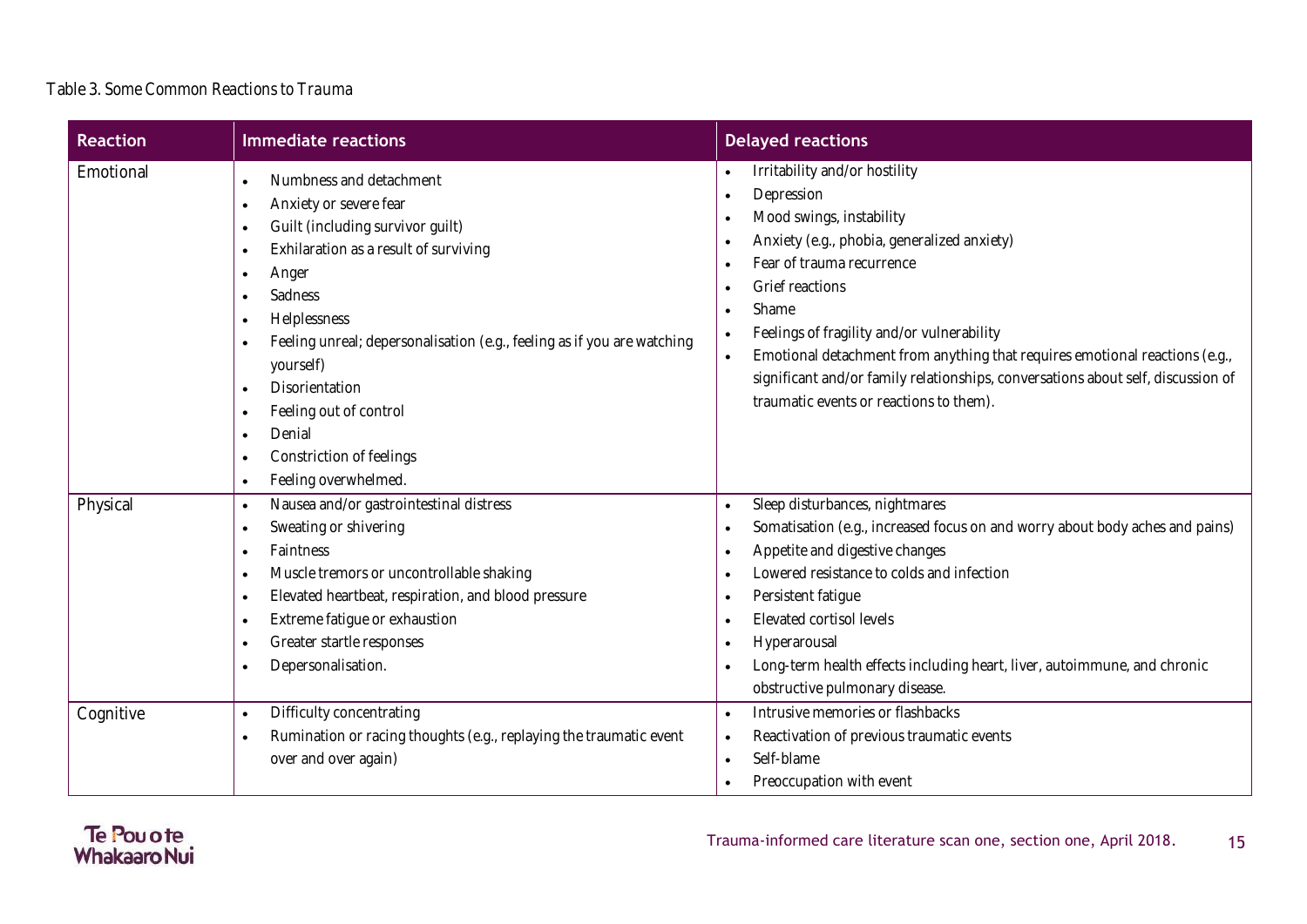|             | Distortion of time and space (e.g., traumatic event may be perceived<br>$\bullet$ | Difficulty making decisions<br>$\bullet$                                                       |
|-------------|-----------------------------------------------------------------------------------|------------------------------------------------------------------------------------------------|
|             | as if it was happening in slow motion, or a few seconds can be                    | Magical thinking: belief that certain behaviours, including avoidant behaviour,<br>$\bullet$   |
|             | perceived as minutes)                                                             | will protect against future trauma                                                             |
|             | Memory problems (e.g., not being able to recall important aspects of<br>$\bullet$ | Belief that feelings or memories are dangerous<br>$\bullet$                                    |
|             | the trauma)                                                                       | Generalisation of triggers (e.g., a person who experiences a home invasion                     |
|             | Strong identification with victims.<br>$\bullet$                                  | during the daytime may avoid being alone during the day)                                       |
|             |                                                                                   | Suicidal thinking.                                                                             |
| Behavioural | Startled reaction<br>$\bullet$                                                    | Avoidance of event reminders                                                                   |
|             | Restlessness<br>$\bullet$                                                         | Social relationship disturbances                                                               |
|             | Sleep and appetite disturbances<br>$\bullet$                                      | Decreased activity level                                                                       |
|             | Difficulty expressing oneself<br>$\bullet$                                        | Engagement in high-risk behaviours                                                             |
|             | Argumentative behaviour<br>$\bullet$                                              | Increased use of alcohol and drugs                                                             |
|             | Increased use of alcohol, drugs, and tobacco<br>$\bullet$                         | Withdrawal.                                                                                    |
|             | Withdrawal and apathy<br>$\bullet$                                                |                                                                                                |
|             | Avoidant behaviours.<br>$\bullet$                                                 |                                                                                                |
| Existential | Intense use of prayer<br>$\bullet$                                                | Questioning (e.g., "Why me?")<br>$\bullet$                                                     |
|             | Restoration of faith in the goodness of others (e.g., receiving help<br>$\bullet$ | Increased cynicism, disillusionment                                                            |
|             | from others)                                                                      | Increased self-confidence (e.g., "If I can survive this, I can survive anything")<br>$\bullet$ |
|             | Loss of self-efficacy<br>$\bullet$                                                | Loss of purpose                                                                                |
|             | Despair about humanity, particularly if the event was intentional<br>$\bullet$    | Renewed faith                                                                                  |
|             | Immediate disruption of life assumptions (e.g., fairness, safety,<br>$\bullet$    | Hopelessness<br>$\bullet$                                                                      |
|             | goodness, predictability of life).                                                | Re-establishing priorities<br>$\bullet$                                                        |
|             |                                                                                   | Redefining meaning and importance of life                                                      |
|             |                                                                                   | Reworking life's assumptions to accommodate the trauma (e.g., taking a self-                   |
|             |                                                                                   | defence class to re-establish a sense of safety).                                              |

Sources: Briere & Scott, 2015; Foa, Stein, & McFarlane, 2006; Pietrzak, Goldstein, Southwick, & Grant, 2011

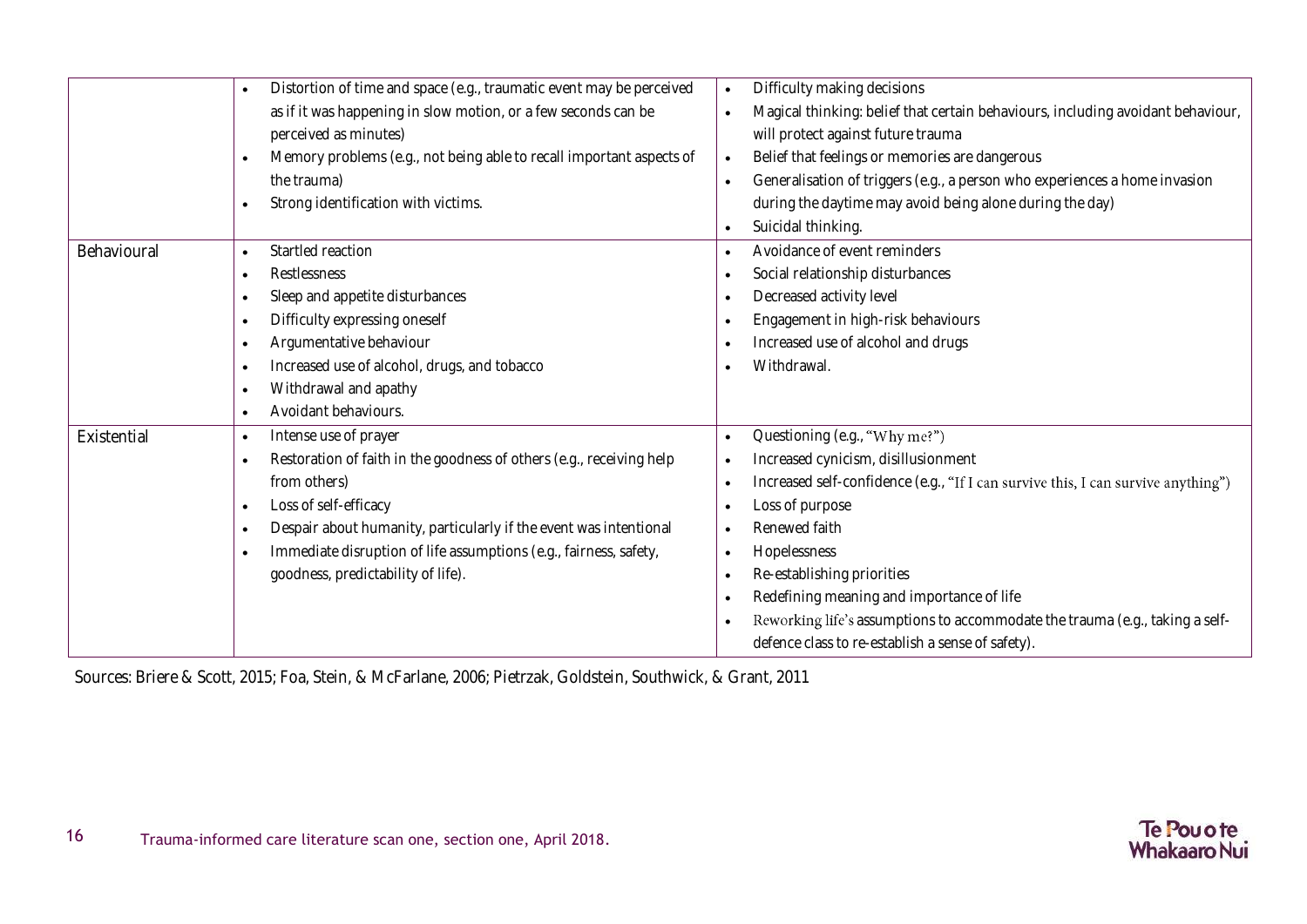#### <span id="page-16-0"></span>Adverse childhood events (ACEs)

Experiences of adverse events in childhood<sup>8</sup> increase the risk of poor physical, mental and social wellbeing across the life-span (Anda et al., 2008; Felitti et al., 1998). The more ACEs experienced, the greater the likelihood of experiencing an array of health and addiction problems in adulthood, including alcohol dependency, chronic pulmonary disease, depression, illicit drug use, and liver disease (Centers for Disease Control and Prevention, 2014).

Consequences of ACEs reported from a 2013 English national study of 4,000 adults<sup>9</sup> included health-harming behaviours in early adulthood such as substance use, physical inactivity, eating disorders, and conduct disorder (Bellis, Hughes, Leckenby, & Jones, 2014). Other key findings are summarised in Table 4. For example, people who have experienced four or more ACEs are seven times more likely to have been involved in violent incidents in the past year. Recent research also suggests people exposed to six or more ACEs have a risk of suicide 35 times higher than others (Larkin, 2016).

<span id="page-16-1"></span>

|  | Table 4. Summary of the Occurrence of Health Harming Behaviours for People with Four or More ACEs |  |  |  |
|--|---------------------------------------------------------------------------------------------------|--|--|--|
|  |                                                                                                   |  |  |  |
|  |                                                                                                   |  |  |  |
|  |                                                                                                   |  |  |  |

| <b>Behaviour</b>                                        | Compared to others*     |  |  |
|---------------------------------------------------------|-------------------------|--|--|
| Currently binge drink and have a poor diet<br>$\bullet$ | 2 times (x) more likely |  |  |
| Current smoker                                          | 3x                      |  |  |
| Sex under the age of 16 years                           | 5x                      |  |  |
| Had or caused an unplanned teenage pregnancy            | 6X                      |  |  |
| Involved in violence in the last year<br>$\bullet$      | 7х                      |  |  |
| Used heroin or been incarcerated                        | 11 x                    |  |  |

*Note\** Compared to people with less than four ACEs. Source: Bellis et al., (2014).

An analysis of the World Mental Health Survey Initiative of 51,945 adults across 21 countries, found adversities experienced in childhood are usually inter-related and occur in clusters (Kessler et al., 2010). Kessler and colleagues found childhood adversities associated with maladaptive family functioning (such as parental mental health issues, child abuse and neglect), were the strongest predictors of issues with mental health in adulthood.

The relationship between ACEs and trauma is captured in Figure 3. However, it is important to note this UK model does not include indigenous historical and intergenerational trauma.

<sup>&</sup>lt;sup>9</sup> Which compared people with no ACEs to those with four or more.



1

<sup>&</sup>lt;sup>8</sup> The identified ACEs included emotional, physical and sexual abuse; emotional and physical neglect; household dysfunction identified as mother treated violently; household substance abuse; household mental illness; parental separation or divorce; and incarcerated household member.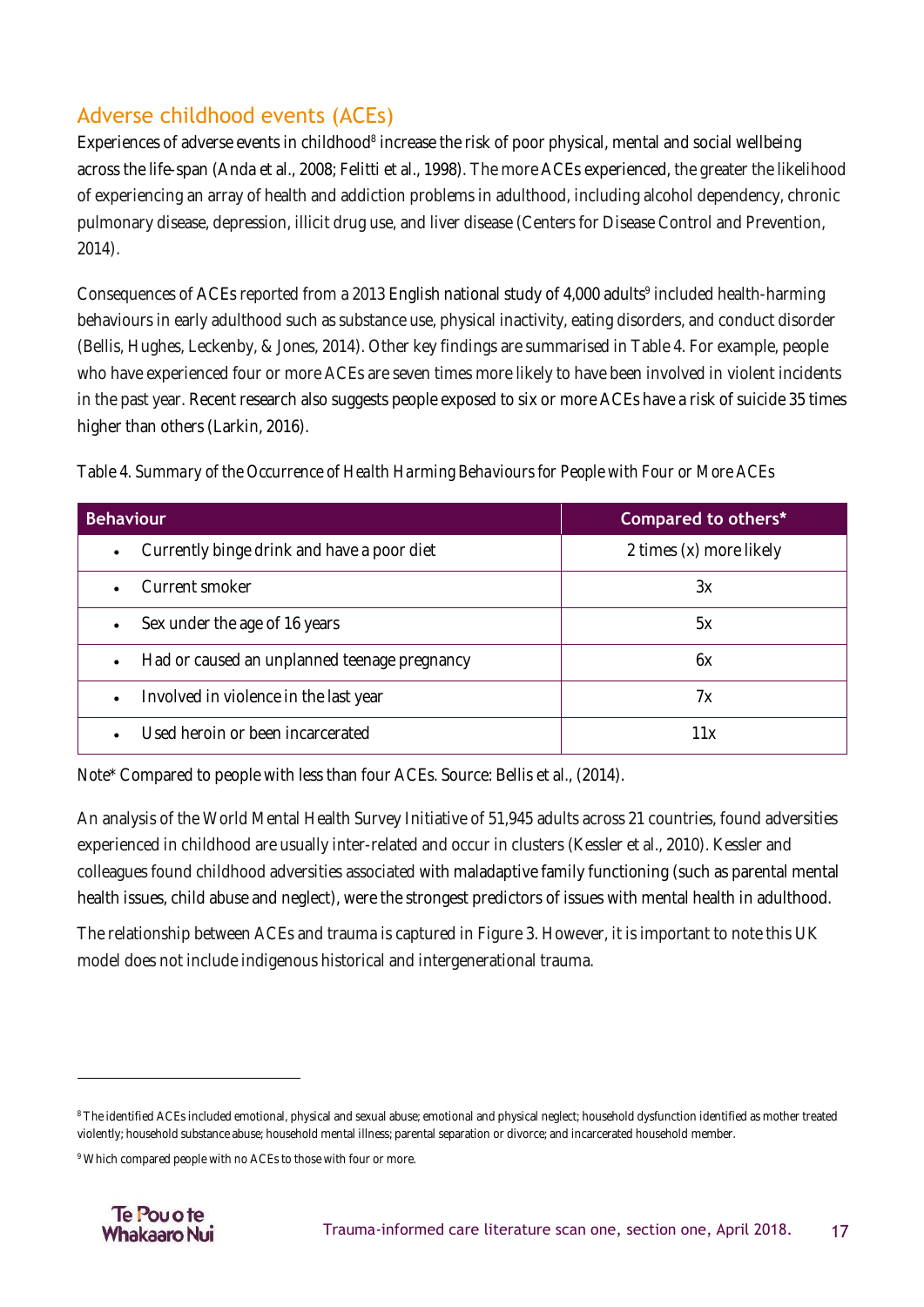

<span id="page-17-0"></span>*Figure 3*. Relationship between ACEs and trauma (NHS Education for Scotland, 2017, p. 20).

#### **New Zealand findings on adverse childhood events**

New Zealand studies have found similar effects of adverse events in childhood. The Christchurch Health and Development Study (Fergusson & Horwood, 2001) concluded sexual abuse in childhood increases the risk of depression, anxiety disorders, substance use disorders, and suicidal behaviours. This longitudinal study also found five per cent of children with the greatest disadvantage and family dysfunction had risks of multiple problem behaviours over 100 times those of children in the advantaged 50 per cent of the cohort.

Exposure to childhood trauma is common among people who experience early psychosis and is associated with increased symptomology (Duhig et al., 2015). Another study found an association between childhood trauma, particularly emotional trauma, and an increased likelihood of experiencing bipolar disorder (Watson, Gallagher, & Dougall, 2014).

The effect of early childhood disadvantage<sup>10</sup> on adult behaviour was reported in the Dunedin Multidisciplinary Health and Development study (Dunedin Multidisciplinary Health & Development Research Unit, 2016). Twenty per cent of the study cohort as adults, accounted for over 80 per cent of service use in health care, criminal-justice, and social welfare systems.

In a report to the New Zealand Mental Health Commission, Debra Wells (2004) emphasised how people abused as children are more likely to enter mental health services at a younger age (Read, 1998) and have longer and more frequent hospitalisations; spend more time in seclusion; receive psychotropic medication more often; relapse more frequently (Read, 1998); attempt suicide (Lothian & Read, 2002); and engage in deliberate selfharm (Read, Hammersley, & Rudegeair, 2007).

 $\overline{a}$ 



<sup>&</sup>lt;sup>10</sup> Members of this group grew up in socioeconomically deprived environments, experienced child maltreatment and exhibited low childhood self-control.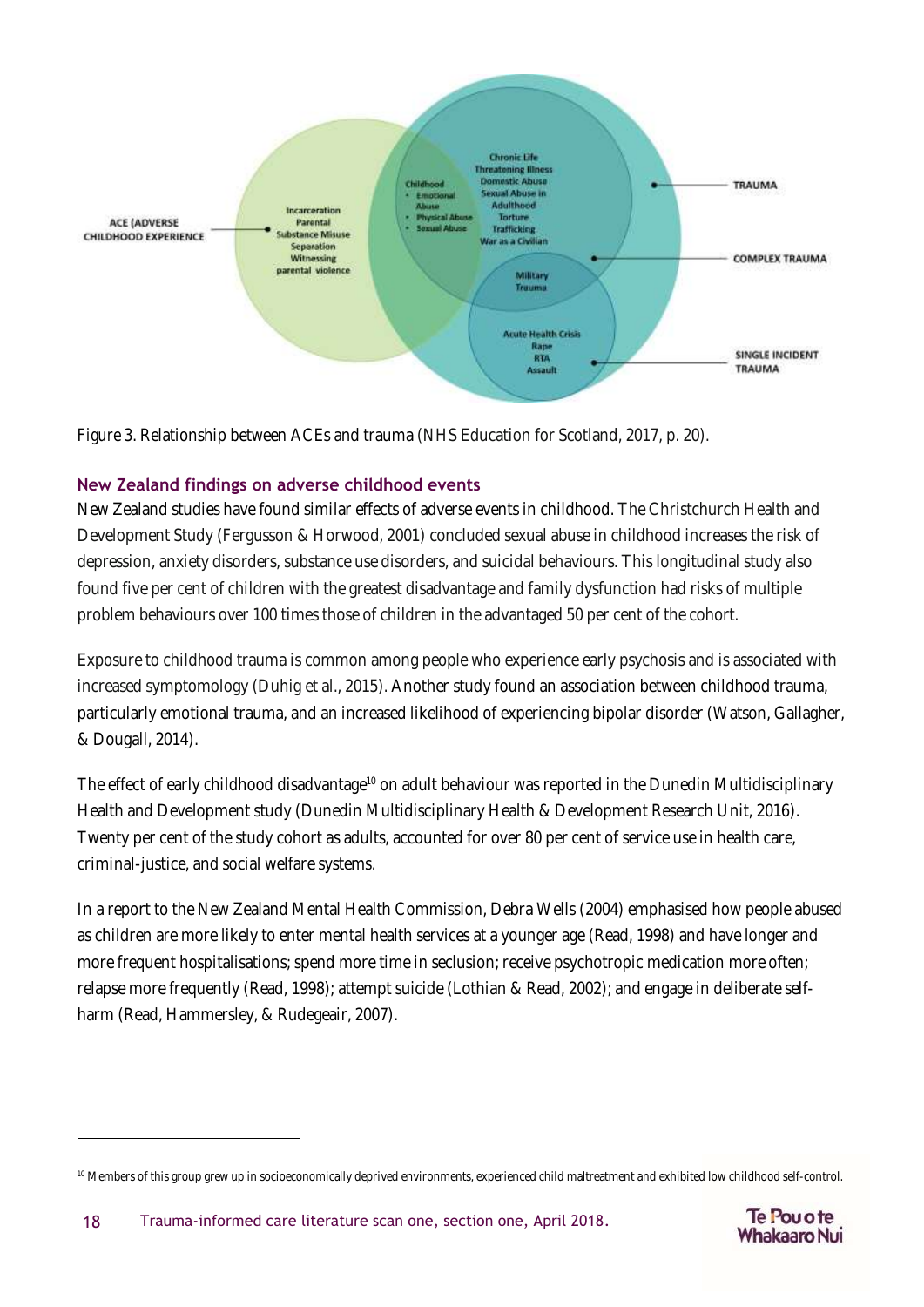#### **Neuroscience of adverse childhood events (ACEs)**

Neuroscience research is helping to understand the pathway or mechanism by which childhood trauma impacts on health and wellbeing. The earlier the onset of trauma and the longer its duration, the greater the adverse effect, as the structure and functioning of the developing mind and brain are shaped by experiences (Cozolino, 2002).

Lupien and associates explain that excessive stress activation during early childhood shifts mental and physiological resources from long-term development to immediate survival (Lupien, McEwen, Gunnar, & Heim, 2009). Effects include increased vigilance at the cost of focused attention; impulsivity stimulated at the cost of behavioural regulation; and limits on long-term biological investment in the brain and other organ systems to the detriment of later health and capacity. Over time, long-term stress can alter biological functions associated with immunity, growth, cardiovascular function, metabolism, and sleep (Lupien et al., 2009).

The neurobiological consequences of trauma include impaired brain development, reduced cognitive (learning ability) and socio-emotional (social and emotional) skills, and lower language development (Leitch, 2017). Different types of abuse and neglect appear to target the sensory systems and pathways involved with processing the abuse and are associated with risks for different forms of neurobiological alterations (Teicher & Samson, 2016). For example, young adults exposed to emotionally abusive language in childhood, showed changes in brain regions involved in processing language and speech (Tomoda et al., 2011). Young adults who experienced ongoing, harsh physical punishment in childhood showed alterations to the cortical pathways involved with pain (Tomoda et al., 2009). Teicher and Samson (2016) therefore concluded it may not just be the total number of adverse events that matter, but also the type of maltreatment, given the different types of neurobiological changes.

There are gender differences in how the brain responds to early trauma. Reduced corpus callosum size (the area that connects the two hemispheres of the brain) in victims of child abuse and neglect is one of the most significant anatomical changes in the brain (Teicher et al., 2004). Males are affected more than females, particularly males who have experienced neglect (De Bellis & Keshavan, 2003). The corpus callosum of females is more vulnerable to the effects of sexual abuse (Teicher et al., 2004). The hippocampus, the area of the brain involved with the formation and retrieval of memories, is highly susceptible to the effects of early abuse and neglect (Twardosz & Lutzker, 2010) with greater effects (reduced volume) found in the male brain (Teicher & Samson, 2016).

It is important to note while trauma can negatively affect the brain, the brain has a lifelong ability to change and adapt. This is known as neuroplasticity (Cirti & Malenka, 2008), and can contribute to the development of resiliency through learning to focus cognitive attention on strengths and positive experiences (Muskett, 2013; Leitch, 2017). Due to its role in facilitating recovery, neuroplasticity has been described as "the 'hope' of the nervous system" (Miller-Karas, 2015 p. 8).

#### Te Pou o te Whakaaro Nui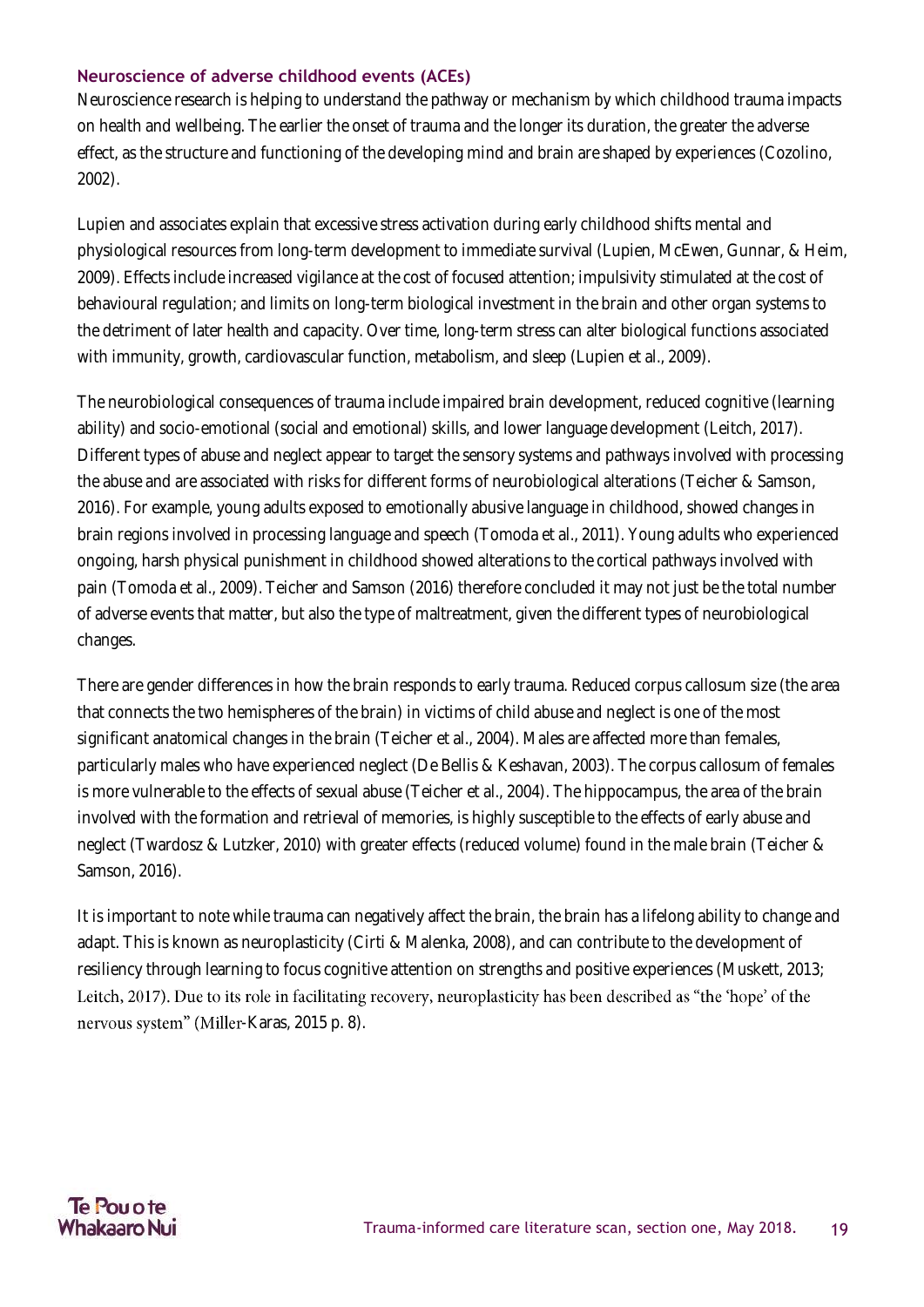#### <span id="page-19-0"></span>Adults and older adults

Adults who have experienced sexual abuse, intimate partner violence, violence by non-partners, serious crime, active hostilities during war, workplace physical violence and bullying are at risk of developing mental health issues (Volpicelli, Balaraman, Wallace, & Bux, 1999; Baxter et al., 2006). These experiences may add to the effects of ACEs or be associated with them (VicHealth, 2004).

Older adults may have somewhat different responses to adverse events than those who are younger. Traumatic experiences (whether experienced in childhood or adulthood) may affect levels of both depression and anxiety in older adults, according to a large New Zealand study of 1,216 older adults (Dulin & Passmore, 2010). The study found avoidance of prior traumatic memories and situations played a large role in late-life anxiety and depression. Results indicate trauma experienced during young adulthood or middle age is a stronger predictor of anxiety and depression among older adults than trauma experienced in childhood or adolescence.

#### <span id="page-19-1"></span>Historical and intergenerational trauma

Yellow Horse Brave Heart (2003) in the American Indian context was one of the first people to provide researchers with a framework to identify the collective impact on indigenous peoples, of historical or intergenerational trauma. This framework offered a process for researchers to understand the long-term, complex individual and collective trauma of Maori people (Wirihana & Smith, 2014). Yellow Horse Brave Heart (2007) describes the response and impact of historical trauma:

Cumulative emotional and psychological wounding, over the life span and across generations, emanating from massive group trauma experiences. The reaction to this intergenerational trauma (which reads almost like a menu of self-hatred) is the historical trauma response, which may include self-destructive behaviour, substance abuse, suicidal thoughts and gestures, depression, anxiety, low selfesteem, anger, intrusive trauma imagery, identification with ancestral pain, fixation to trauma, somatic symptoms, and elevated mortality rates. Associated bereavement accompanies historical trauma grief, known as historical unresolved grief. This grief may be considered impaired, delayed, fixated, and/or disenfranchised. (p.177)

For Māori people and communities the impact of historical trauma transmitted through generations has been associated with high suicide rates; a heightened risk of exposure to violence, physical, sexual and psychological abuse; and poverty (Reid et al., 2014; Smith, 2005). The impact of trauma on Maori people includes experiences linked to racism and discrimination, negative stereotyping, and inequalities in health (Pihama et al., 2017). Health and social policies themselves may be sources of historical and intergenerational trauma, and can continue to impact on individual and community health for marginalised groups (Bowen & Murshid, 2016).

#### <span id="page-19-2"></span>Natural disasters

Research following the 2011 Canterbury earthquakes suggests the capacity to function effectively in life (e.g., work, parental roles) and in relationships may be severely affected by natural disasters, such as an earthquake (Dorahy et al., 2016). Dorahy and associates concluded aftershocks make a significant contribution to mental health outcomes. Aftershock anxiety and controllability of response were stronger predictors of psychological symptoms than other factors, including the extent of neighbourhood damage, loss, and disruptions.

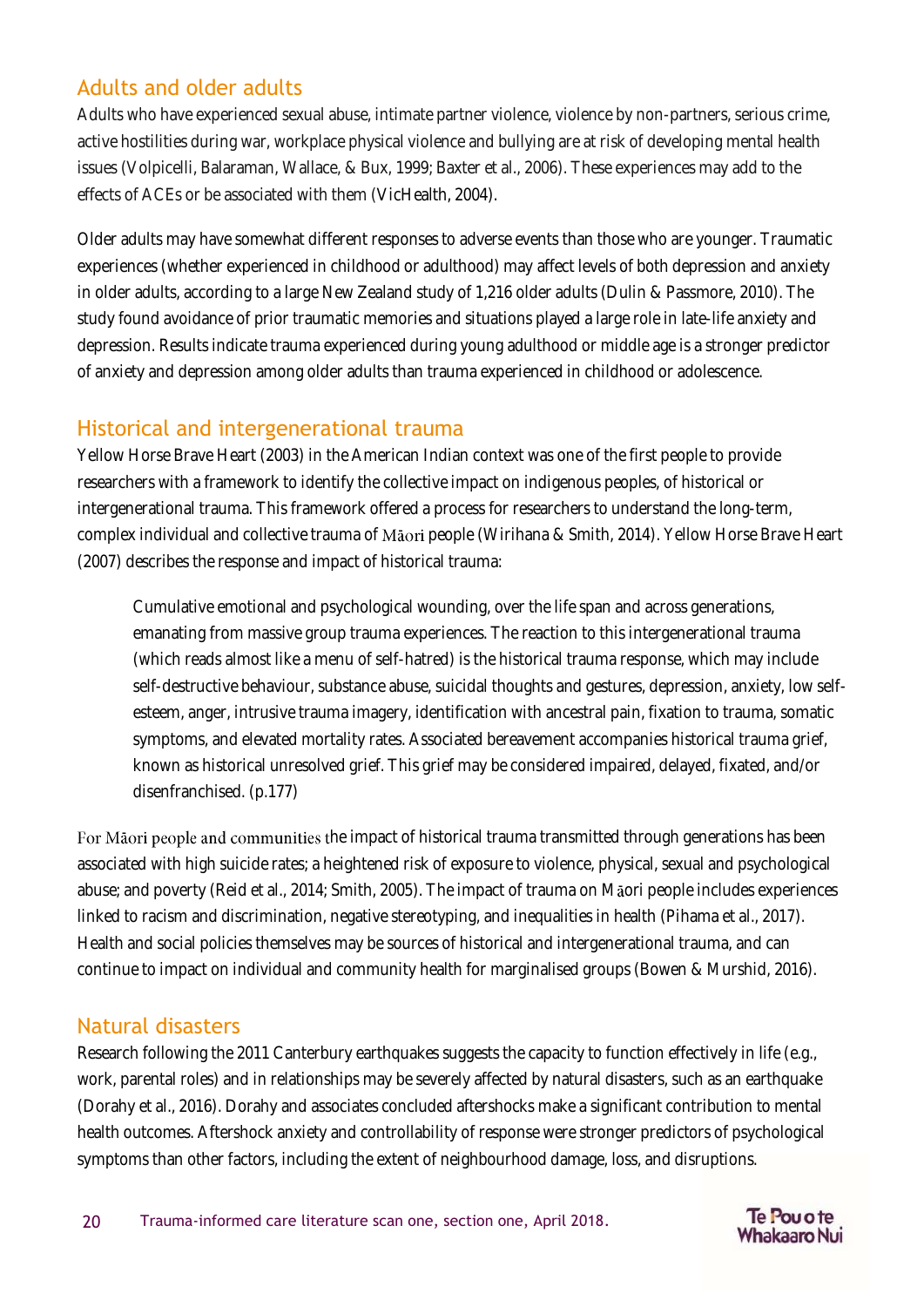Blake and Lyons (2016) demonstrated the importance of mitigating vulnerability and risks for people accessing opioid substitution treatment (OST) after a disaster. After the Canterbury earthquake health workers and emergency planners identified the importance of OST preparedness planning to ensure service continuity, to reduce physical and psychological distress for people accessing services, their whanau, and wider community.

#### <span id="page-20-0"></span>Work-related trauma

Secondary traumatic stress, vicarious stress, or occupational burnout experienced by mental health and addiction workers have been shown to adversely impact on their wellbeing and interpersonal relationships, along with service delivery, treatment outcomes, and satisfaction amongst people accessing services (Byron et al., 2015; Bateman, Henderson, & Kezelman, 2013; Evans & Coccoma, 2014).

To help identify responses to trauma exposure, Laura van Dernoot Lipsky (2009) identified 16 warning signs as outlined in Table 5.

| <b>Warning signs</b>                                                                                                                                                                                                                                                                      |                                                                                                                                                                                                                                                  |  |  |  |
|-------------------------------------------------------------------------------------------------------------------------------------------------------------------------------------------------------------------------------------------------------------------------------------------|--------------------------------------------------------------------------------------------------------------------------------------------------------------------------------------------------------------------------------------------------|--|--|--|
| Feeling helpless and hopeless<br>A sense that one can never do enough<br>2.<br>Hyperviligence<br>3.<br>Diminished creativity<br>4.<br>Inability to embrace complexity<br>5.<br>Minimising<br>6.<br>Chronic exhaustion/physical ailments<br>Inability to listen/deliberate avoidance<br>8. | Dissociative moments<br>9.<br>10. Sense of persecution<br>11. Guilt<br>12. Fear<br>13. Anger and cynicism<br>14. Inability to empathise/numbing<br>15. Addictions<br>16. Grandiosity - an inflated sense of<br>importance related to one's work. |  |  |  |

<span id="page-20-1"></span>Table 5. *16 Warning Signs of Trauma Exposure Responses (van Dernoot Lipsky, 2009)*

#### **New Zealand perspective on work-related trauma**

As in any trauma response, the severity or degree of impact trauma has on the workforce can vary from worker to worker, based on factors such as past experiences of sexual violence and traumatic events; training and education; personality styles; and existing self-care strategies (Pack, 2013).

Puckey (2001) explored the nature of vicarious traumatisation, and its contemporary conceptualisation of helping-induced trauma, and concluded vicarious trauma among mental health nurses is a safety risk. Puckey advocated for taking measures to engage in a process of personal safety risk management for both nurses and people accessing services.

Vicarious trauma not only affects health workers personally but can impact on relationships with other professionals, and significant others (Baby & Carlyle, 2014; Pack, 2013). The negative impact of vicarious trauma can include overextending, overindulging, avoiding situations, absenteeism, substance use, self-criticism, and experiencing intrusive thoughts (Rakei, 2016).

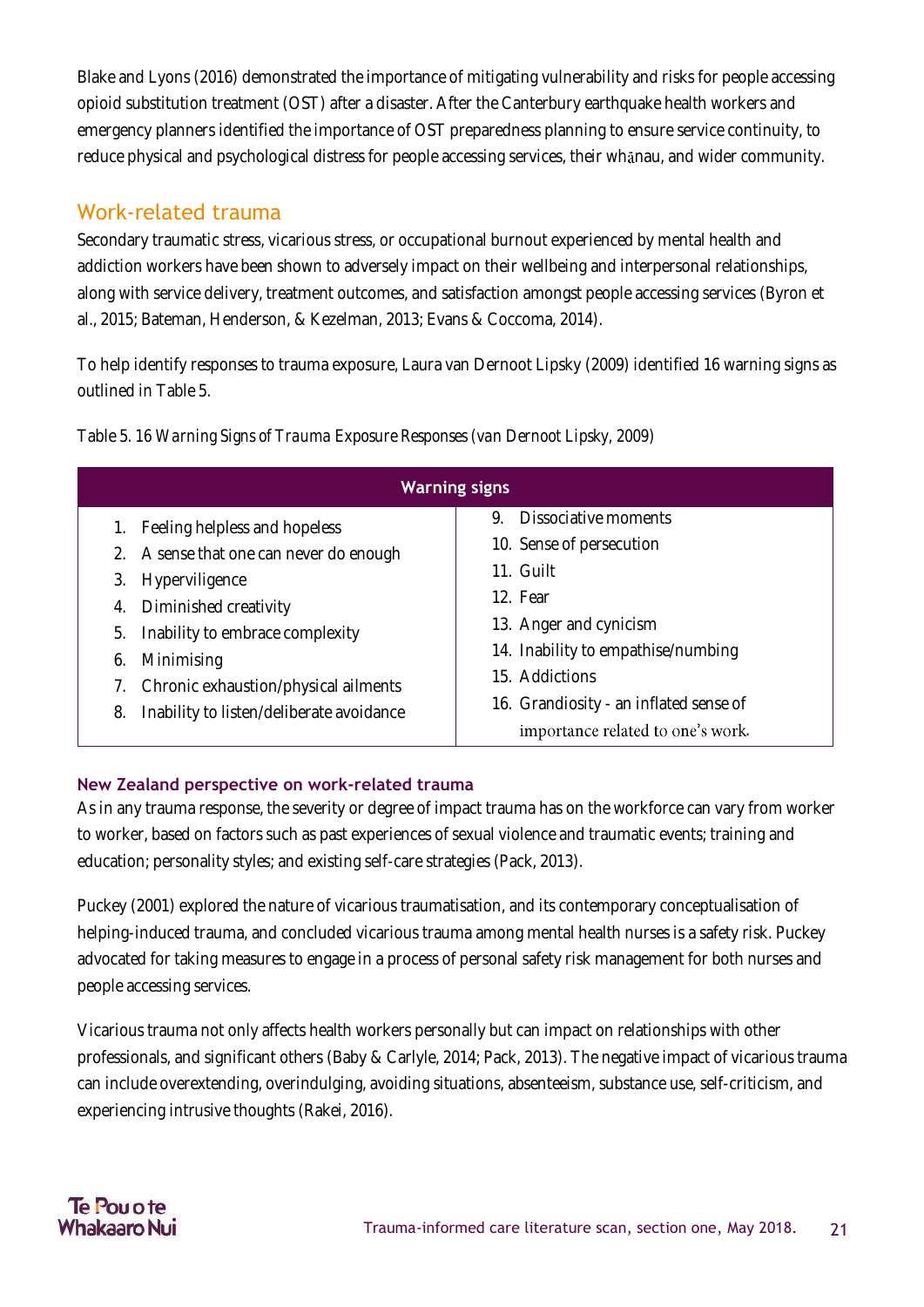A New Zealand study revealed mental health nurses felt unprepared for the possible negative impacts of trauma on themselves, such as vicarious traumatisation (Davies, 2009). Davies found caring-induced trauma often led to mental health nurses leaving the profession altogether, especially when they did not understand what was happening to them.

Pack (2013) asserts that organisational systems can increase the risk of vicarious trauma among counsellors. When workers' personal philosophies differ from the values and attitudes dominant within the organisation and its practices, there is conflict (Pack, 2013). Social workers have reported oppressive systems of management, intimidation and direct violence by co-workers as traumatising (van Heugten, 2007).

### <span id="page-21-0"></span>Resilience

 $\overline{a}$ 

Individual responses to adverse events vary. For example, some children exposed to adverse events, especially isolated events, do not necessarily require services if other resilience-enhancing factors are present in the child's immediate environment (Boyce & Harris, 2011).

A person's response to trauma events throughout the course of their lifetime is dependent on the balance between risk and protective factors (Carswell et al., 2017). Carswell and colleagues suggest the complex interaction between risk and protective factors leads to a person's resilience, which evolves over time. Resilience is described as the capacity to achieve developmental milestones, such as education and employment, in spite of childhood adversity (Carswell et al., 2017). The authors of this New Zealand study interviewed 49 people faceto-face, from a range of backgrounds<sup>11</sup> and identified resilience factors, including individual, interpersonal and community/societal factors, as summarised in Table 6.

<span id="page-21-1"></span>

| Table 6. Summary of Individual, Interpersonal and Community/Societal Resilience Factors |  |  |  |
|-----------------------------------------------------------------------------------------|--|--|--|
|-----------------------------------------------------------------------------------------|--|--|--|

| <b>Level</b> | <b>Factors</b>                                                                                         |
|--------------|--------------------------------------------------------------------------------------------------------|
| Individual   | Hope and desire for a better life expressed as hope for the future, for a better life, to<br>$\bullet$ |
|              | be loved and appreciated, and their children's future.                                                 |
|              | Self-determination, for example regaining a sense of control over their lives and                      |
|              | bodies.                                                                                                |
|              | Spiritual, religious and knowledge frameworks expressed as a quest to better<br>$\bullet$              |
|              | understand what had happened and to identify positive coping strategies.                               |
|              | Building self-esteem and confidence.<br>$\bullet$                                                      |
|              | Accessing supportive relationships and services such as counselling, community<br>٠                    |
|              | groups, and courses.                                                                                   |
|              | Ability to reflect and make choices, being self-aware, able to assess consequences<br>$\bullet$        |
|              | and make good choices for themselves and their children.                                               |
|              | Using good self-management and self-care strategies.                                                   |



 $^{11}$  Participants included 26 Māori people, 18 Pākehā and five Pacific people, of whom two-thirds of were female and were aged 36 years on average (range 16 to 56 years).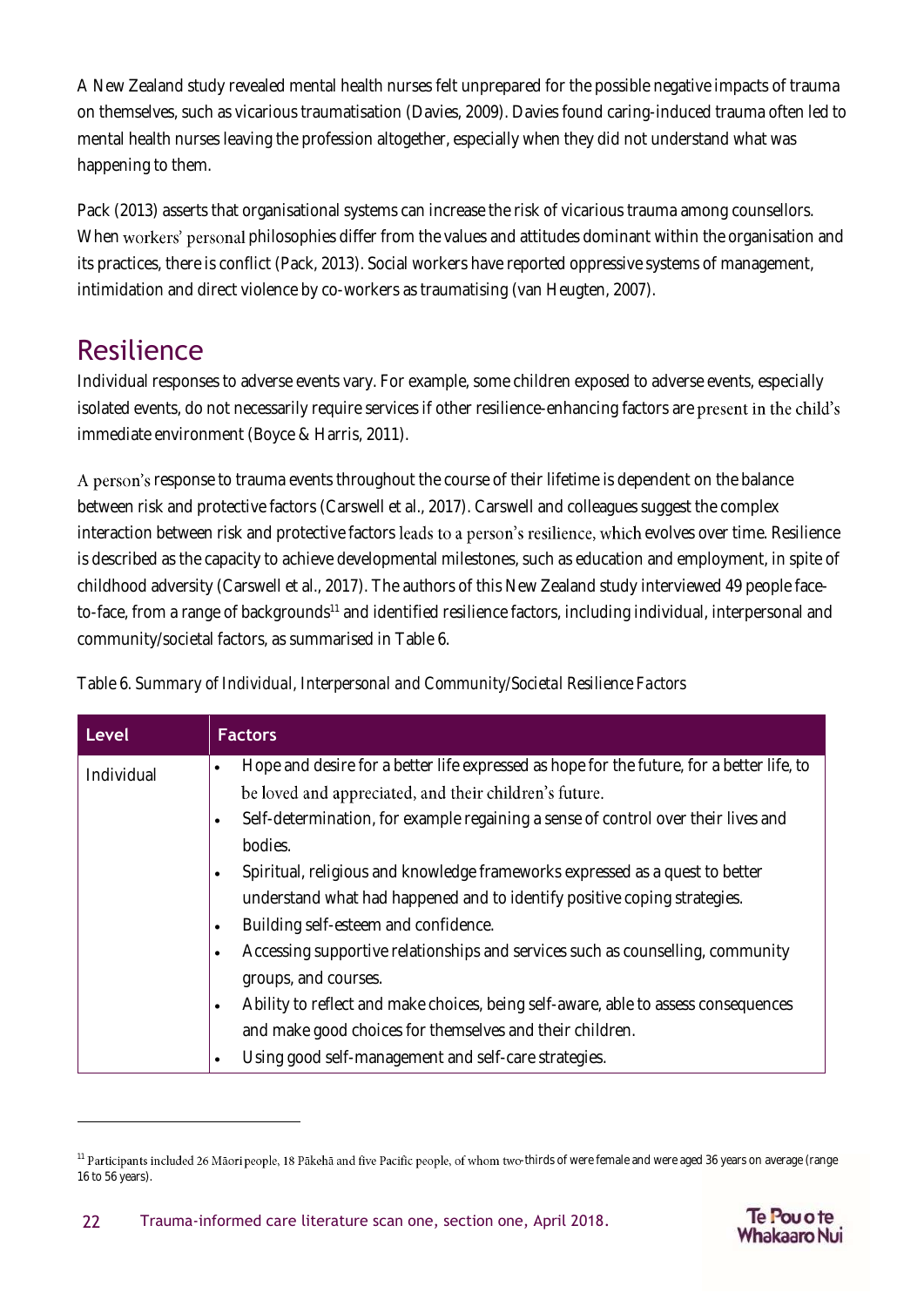| Interpersonal             | People who believe in and encourage them to achieve more. For example, being<br>$\bullet$         |
|---------------------------|---------------------------------------------------------------------------------------------------|
|                           | acknowledged for being good at something and valued; and not feeling judged.                      |
|                           | Supportive relationships in childhood with significant people such as family<br>$\bullet$         |
|                           | members, carers and friends who provided love, stability and encouragement.                       |
|                           | The development of trusting relationships during childhood tended to provide a<br>$\bullet$       |
|                           | foundation for good relationships later in life.                                                  |
|                           | Breaking the intergenerational cycle of violence and addiction, and helping people<br>$\bullet$   |
|                           | understand violent relationships are not the norm.                                                |
| Community and<br>societal | Early intervention for children and responsive service provision. Experiences of no<br>$\bullet$  |
|                           | action from authorities for help sought for childhood abuse, led many participants                |
|                           | to distrust authorities and the non-disclosure of future abuse.                                   |
|                           | Healing and rehabilitation for children, adults and whanau, such as accessing family<br>$\bullet$ |
|                           | violence and counselling services. This was beneficial in helping to understand the               |
|                           | abuse experienced and developing coping strategies.                                               |
|                           | Services that are accessible and skilled at engaging with whanau.<br>$\bullet$                    |
|                           | Education services supporting children living in adverse environments.<br>$\bullet$               |
|                           | Building skills and capability - education services supporting young people and<br>$\bullet$      |
|                           | adults back into education.                                                                       |
|                           | Support to get into employment, including initial involvement in some type of                     |
|                           | training and skills development as part of the motivation to journey towards long-                |
|                           | term, positive and sustainable change. The accessibility of night schools, short                  |
|                           | courses and introductory courses were invaluable for building confidence and as                   |
|                           | first steps back into education.                                                                  |
|                           |                                                                                                   |

<span id="page-22-0"></span>Source: Carswell et al. (2017).

#### Māori people and resiliency

Studies demonstrate the notion of whanau resilience has a unique interpretation for Maori people (Carswell et al., 2017; Waiti & Kingi, 2014). While Maori people share similar resilience strategies to those found in western literature, there are cultural differences aligned with a Maori worldview and whanau dynamics. Maori culture and identity in general are factors which significantly contribute to wellbeing (Carswell et al., 2017). Whanau contribute to the wellbeing of whanau members through (Waiti & Kingi, 2014):

- whanaungatanga (networks and relationships)
- pūkenga (abilities and skills) •
- tikanga (meanings, values and beliefs)
- tuakiri-ā-iwi (secure cultural identity).

For Maori people, supporting a whanau ora approach and intensive strengthening of capability and capacity of whanau through the strengthening of cultural practices, will allow growth in all areas of resiliency (Carswell et al., 2017).

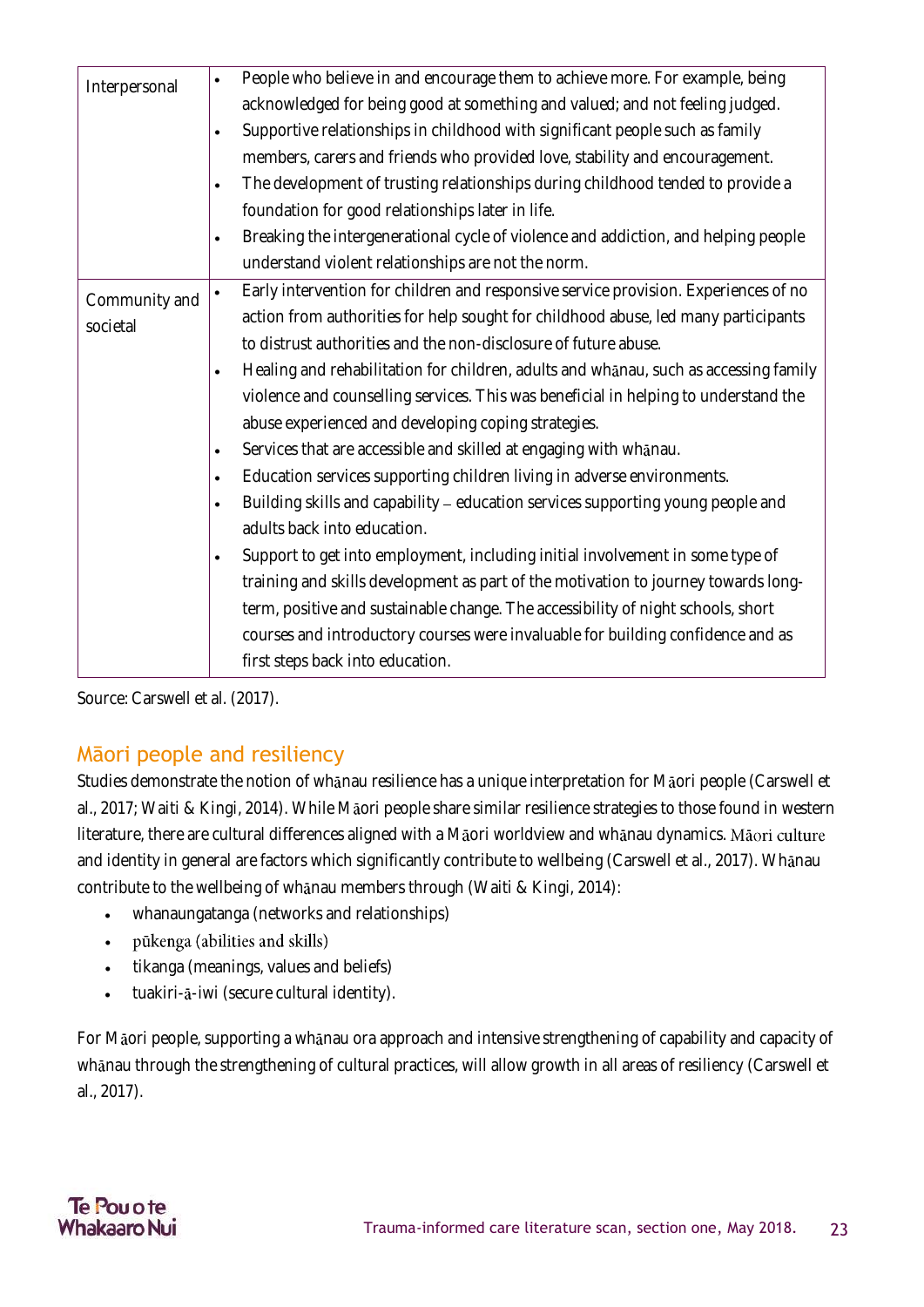#### <span id="page-23-0"></span>Worker wellbeing and resiliency

Worker wellbeing refers to the extent to which workers perceive their lives as going well. It incorporates the degree to which they enjoy good physical and mental health and are resilient (Handran, 2013). Handran indicates worker wellbeing and resiliency are crucial and enhanced by an organisation creating a strengths-based trauma-informed culture. A strengths-based approach can be based on the compassion and satisfaction workers gain from working with people who have experienced trauma. Organisational support enables staff to feel confident the trauma services they are providing improves resiliency (Laschinger, 2001), and may help diminish the negative effects of compassion stress (Conrad & Kellar-Guenther, 2006).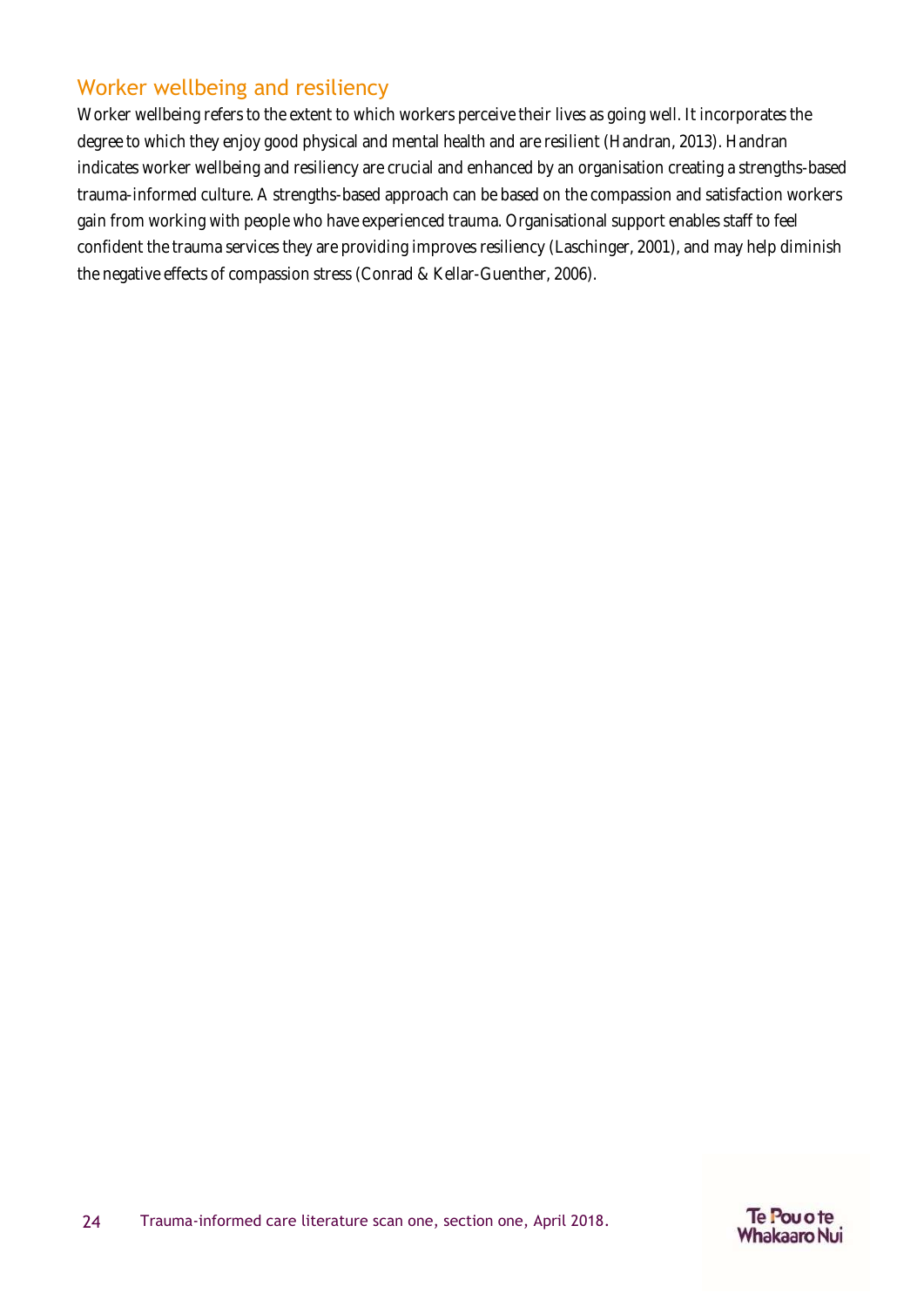# <span id="page-24-0"></span>**Summary**

A range of events can lead to a trauma response. When an event is experienced as traumatic by an individual, community or population, it can potentially have negative effects on behaviour, mental and physical health. While not inevitable, adverse events can negatively impact on brain development, physiology, behaviour and relationships across the lifespan and generations (Isobel & Edwards, 2017). The landmark study by Felliti and colleagues published in 1998 was among the first to describe the association between adverse childhood events (ACEs) and a person's wellbeing and has generated a plethora of ongoing studies. An individuals' response to adverse events depends in part on the balance between risk and protective factors (Carswell, Kaiwai, Hinerangi, Lennan, & Paulin, 2017).

Commonly reported events among adults include death of a loved one and witnessing or experiencing violence. Māori people have a higher risk of experiencing traumatic events. Nearly two-thirds of Māori adults have experienced one or more traumatic events, compared to half of adults in the general population (Hirini, Flett, Long, & Millar, 2005).

A large proportion of people who experience mental health and addiction issues are likely to have experienced trauma (SAMHSA, 2014). One US study (Frueh et al. 2005) found 87 per cent of people accessing services had experienced physical or sexual assault in their lifetime. Another recent Australian study (Duhig, Patterson, & Connel, 2015) found over three-quarters of people accessing early psychosis services had experienced childhood trauma.

Any worker who supports people with experience of trauma may also experience trauma responses, such as burnout, vicarious trauma, or secondary traumatic stress. In addition, health workers may be subjected to abuse or violence from people accessing services (Spector, Zhou, & Che, 2014), as well as bullying or harassment from colleagues (McKenna, Poole, & Coverdale, 2003a; McKenna, Poole, Smith, Coverdale, & Gale, 2003b).